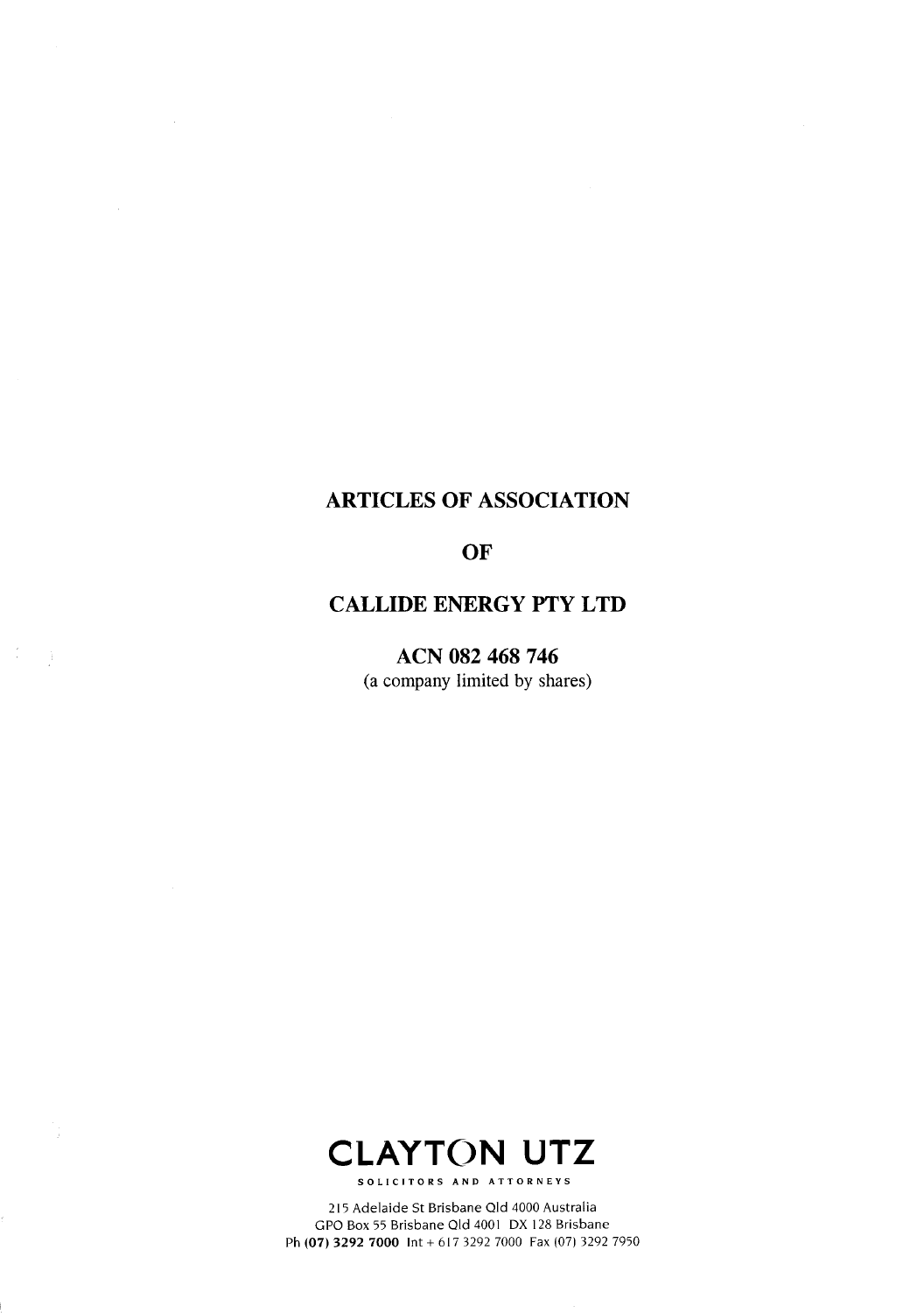# **TABLE OF CONTENTS**

| 1.  | <b>PRELIMINARY</b>                          | $\mathbf{1}$             |
|-----|---------------------------------------------|--------------------------|
| 1.1 | Definitions                                 | 1                        |
| 1.2 | Definition of "Deemed Member"               | 3                        |
| 1.3 | Definition of "Controlled Corporation"      | 3                        |
| 1.4 | Definition of "Controlling Corporation"     | $\overline{\mathcal{A}}$ |
| 1.5 | Interpretation                              | 4                        |
| 1.6 | Headings                                    | 5                        |
| 1.7 | <b>Exclusion of Table A</b>                 | 5                        |
| 1.8 | Proprietary Company                         | 5                        |
| 2.  | <b>SHARES</b>                               | 5                        |
| 2.1 | Control of Board                            | 5                        |
| 2.2 | Preference and redeemable preference Shares | 6                        |
| 3.  | <b>CERTIFICATES</b>                         | 6                        |
| 3.1 | Certificates of title                       | 6                        |
| 3.2 | Certificate for joint holders               | $\overline{7}$           |
| 3.3 | Replacement of lost certificates            | $\overline{7}$           |
| 3.4 | Replacement of worn out certificates        | 7                        |
| 4.  | <b>REGISTER</b>                             | 7                        |
| 4.1 | Joint holders                               | 7                        |
| 4.2 | Recognition of trusts                       | 7                        |
| 5.  | <b>CALLS ON SHARES</b>                      | 7                        |
| 5.1 | Calls made by Board                         | $\tau$                   |
| 5.2 | Terms of call                               | 8                        |
| 5.3 | Time of call                                | 8                        |
| 5.4 | Payment of call                             | 8                        |
| 5.5 | Remedies for unpaid call                    | 8                        |
| 5.6 | Joint holders' liability                    | 8                        |
| 5.7 | Differences in terms of issue               | 8                        |

*Articles of Association* 

 $\sim 10$ 

 $\sim$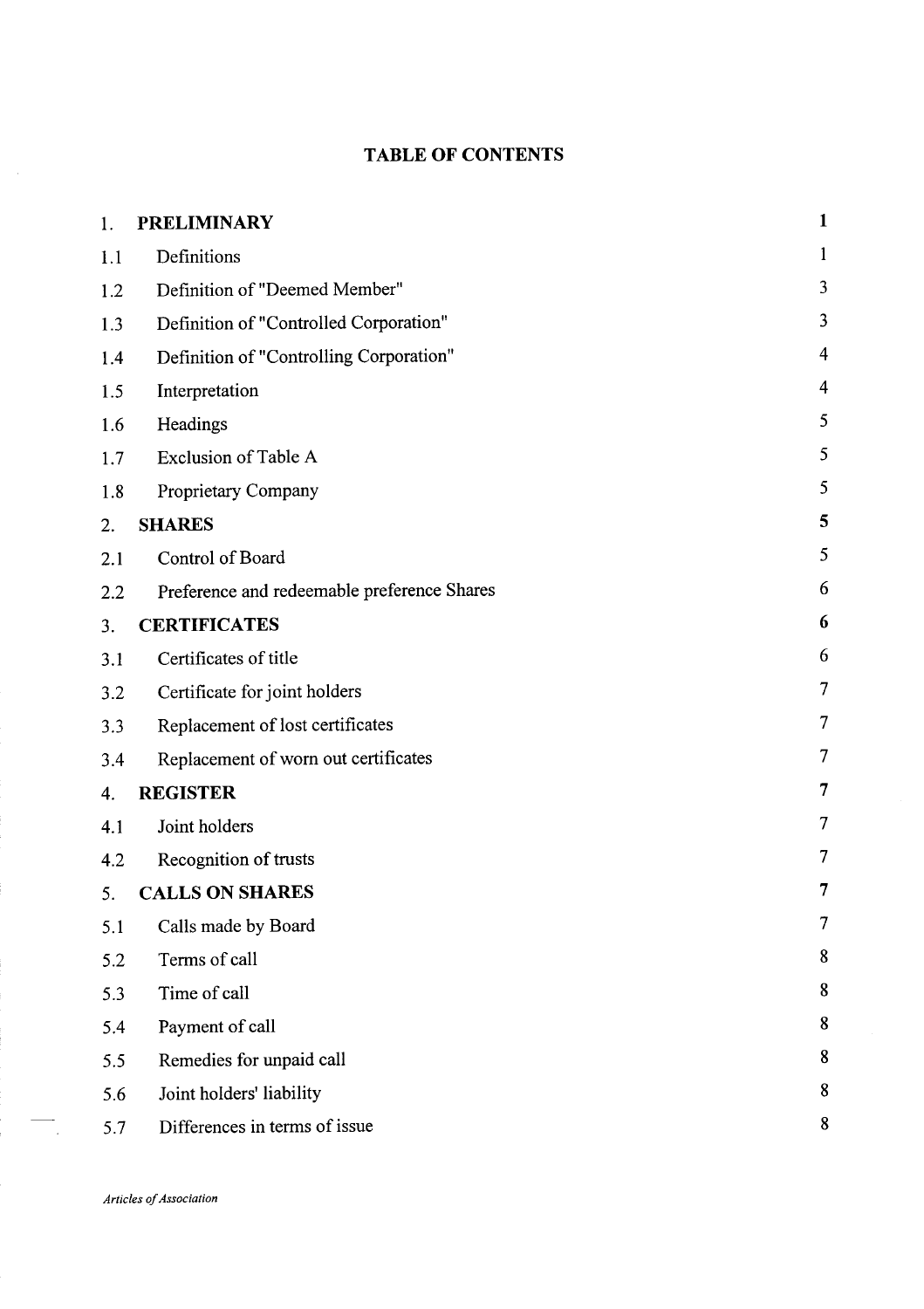| 5.8  | Fixed payments                                      | 8  |
|------|-----------------------------------------------------|----|
| 5.9  | Payment of Money Due                                | 9  |
| 5.10 | Waiver of call                                      | 9  |
| 5.11 | Proof of call                                       | 9  |
| 5.12 | Prepayment of calls                                 | 9  |
| 6.   | <b>FORFEITURE OF SHARES</b>                         | 10 |
| 6.1  | Forfeiture notice                                   | 10 |
| 6.2  | Forfeiture                                          | 10 |
| 6.3  | Forfeiture includes unpaid Dividends                | 10 |
| 6.4  | Notice of forfeiture                                | 10 |
| 6.5  | Forfeited Shares are the property of the Company    | 10 |
| 6.6  | Cancellation of forfeiture                          | 11 |
| 6.7  | Surrender as forfeiture                             | 11 |
| 6.8  | <b>Effect of forfeiture</b>                         | 11 |
| 6.9  | Board may waive                                     | 11 |
| 6.10 | Evidence of forfeiture                              | 11 |
| 6.11 | <b>Transfer of forfeited Shares</b>                 | 11 |
| 6.12 | Application of proceeds                             | 11 |
| 6.13 | Title of transferee                                 | 12 |
| 7.   | <b>LIEN</b>                                         | 12 |
| 7.1  | Lien for calls                                      | 12 |
| 7.2  | Lien for Members' debts                             | 12 |
| 7.3  | Lien on payments required to be made by the Company | 12 |
| 7.4  | Extent of lien                                      | 12 |
| 7.5  | Waiver by Board                                     | 13 |
| 7.6  | Sale under lien                                     | 13 |
| 8.   | ALTERATION OF CAPITAL, SHARES AND RIGHTS            | 13 |
| 8.1  | Alteration of capital                               | 13 |
| 8.2  | Additional rights                                   | 14 |
| 8.3  | Reduction of capital                                | 14 |

*Articles of Association*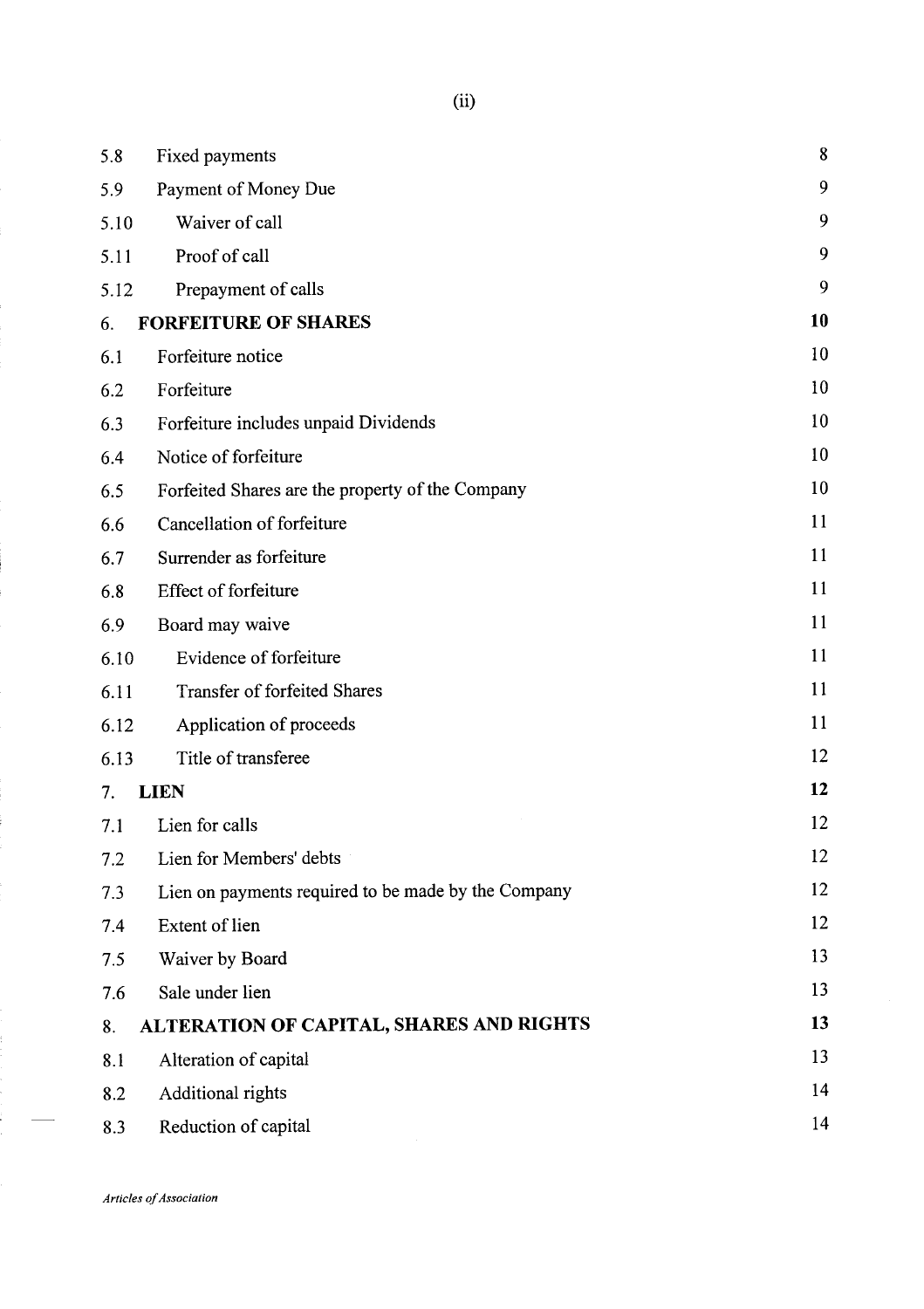(iii)

| 8.4   | Variation of rights                        | 14 |
|-------|--------------------------------------------|----|
| 8.5   | Adjustments                                | 14 |
| 9.    | <b>TRANSFER OF SHARES</b>                  | 15 |
| 9.1   | Instrument of transfer                     | 15 |
| 9.2   | Proper instrument                          | 15 |
| 9.3   | <b>Transferor remains Member</b>           | 16 |
| 9.4   | Discretion to decline to register transfer | 16 |
| 9.5   | Retention of instruments                   | 16 |
| 9.6   | Powers of attorney                         | 16 |
| 10.   | <b>TRANSMISSION OF SHARES</b>              | 16 |
| 10.1  | Transmission generally                     | 16 |
| 10.2  | Joint holders' transmission                | 17 |
| 11.   | <b>GENERAL MEETINGS</b>                    | 17 |
| 11.1  | Convening of general meeting               | 17 |
| 11.2  | Requisition of general meeting             | 18 |
| 11.3  | Period of notice                           | 18 |
| 11.4  | Notice of meeting                          | 18 |
| 11.5  | Mode of meeting                            | 18 |
| 11.6  | Omission to give notice                    | 18 |
| 11.7  | Cancellation or postponement of meeting    | 19 |
| 11.8  | Adjournment of meetings                    | 19 |
| 11.9  | Business at adjourned meeting              | 19 |
| 11.10 | Notice of adjourned meeting                | 19 |
|       | 12. PROCEEDINGS AT GENERAL MEETINGS        | 19 |
| 12.1  | <b>Representation of Members</b>           | 19 |
| 12.2  | Quorum                                     | 20 |
| 12.3  | Failure of quorum                          | 20 |
| 12.4  | Chairman                                   | 20 |
| 12.5  | Chairman absent                            | 20 |
| 12.6  | Method of voting                           | 21 |

*Articles of Association* 

 $\sim$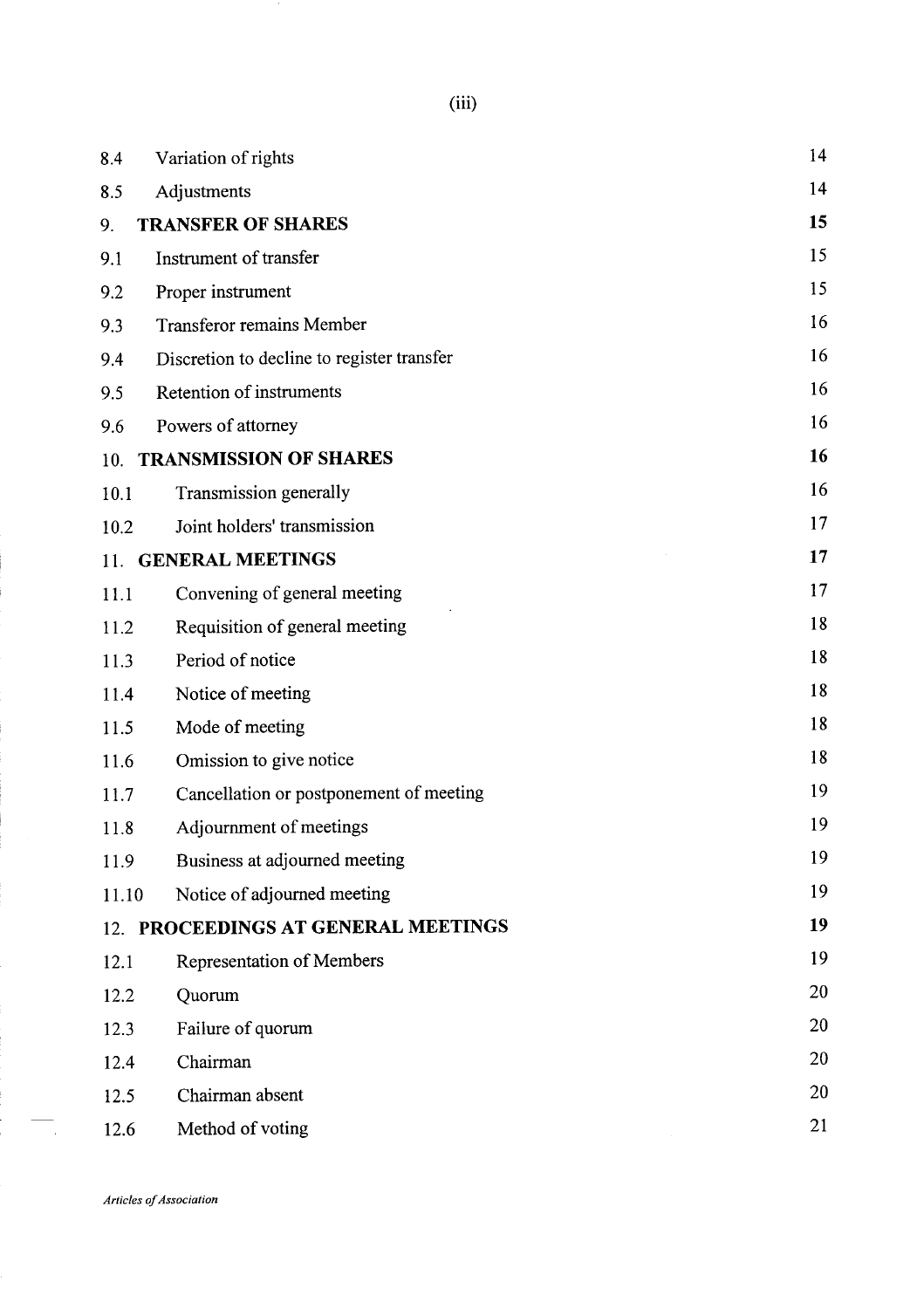| 12.7  | Demand for poll                        | 21 |
|-------|----------------------------------------|----|
| 12.8  | No poll on election of chairman        | 21 |
| 12.9  | Votes on show of hands                 | 21 |
| 12.10 | Conduct of poll                        | 22 |
| 12.11 | Resolutions determined by majority     | 22 |
| 12.12 | Casting vote of chairman               | 22 |
| 12.13 | Circular resolutions                   | 22 |
| 12.14 | Several documents suffice              | 23 |
| 12.15 | Voting restrictions                    | 23 |
| 12.16 | Sole Member                            | 23 |
| 13.   | <b>ENTITLEMENTS TO ATTEND AND VOTE</b> | 23 |
| 13.1  | Entitlement to notice and to attend    | 23 |
| 13.2  | Entitlement to Vote                    | 23 |
| 13.3  | Vote of Member of unsound mind         | 24 |
| 13.4  | Joint holders' votes                   | 24 |
| 13.5  | Appointment of proxy                   | 24 |
| 13.6  | Corporate representatives              | 25 |
| 13.7  | Deposit of instruments                 | 25 |
| 13.8  | Multiple appointments                  | 25 |
| 13.9  | Presence of Member                     | 26 |
| 13.10 | Ruling on entitlements and votes       | 26 |
|       | 14. DIRECTORS                          | 26 |
| 14.1  | Number of Directors                    | 26 |
| 14.2  | <b>First Directors</b>                 | 26 |
| 14.3  | <b>Appointment of Directors</b>        | 26 |
| 14.4  | Qualification of Directors             | 26 |
| 14.5  | Casual vacancy                         | 27 |
| 14.6  | Vacation of Office                     | 27 |
| 14.7  | Less than minimum number of Directors  | 27 |
| 14.8  | <b>Retirement of Directors</b>         | 27 |

*Articles ofAssocialion* 

 $\mathcal{L}_{\mathcal{A}}$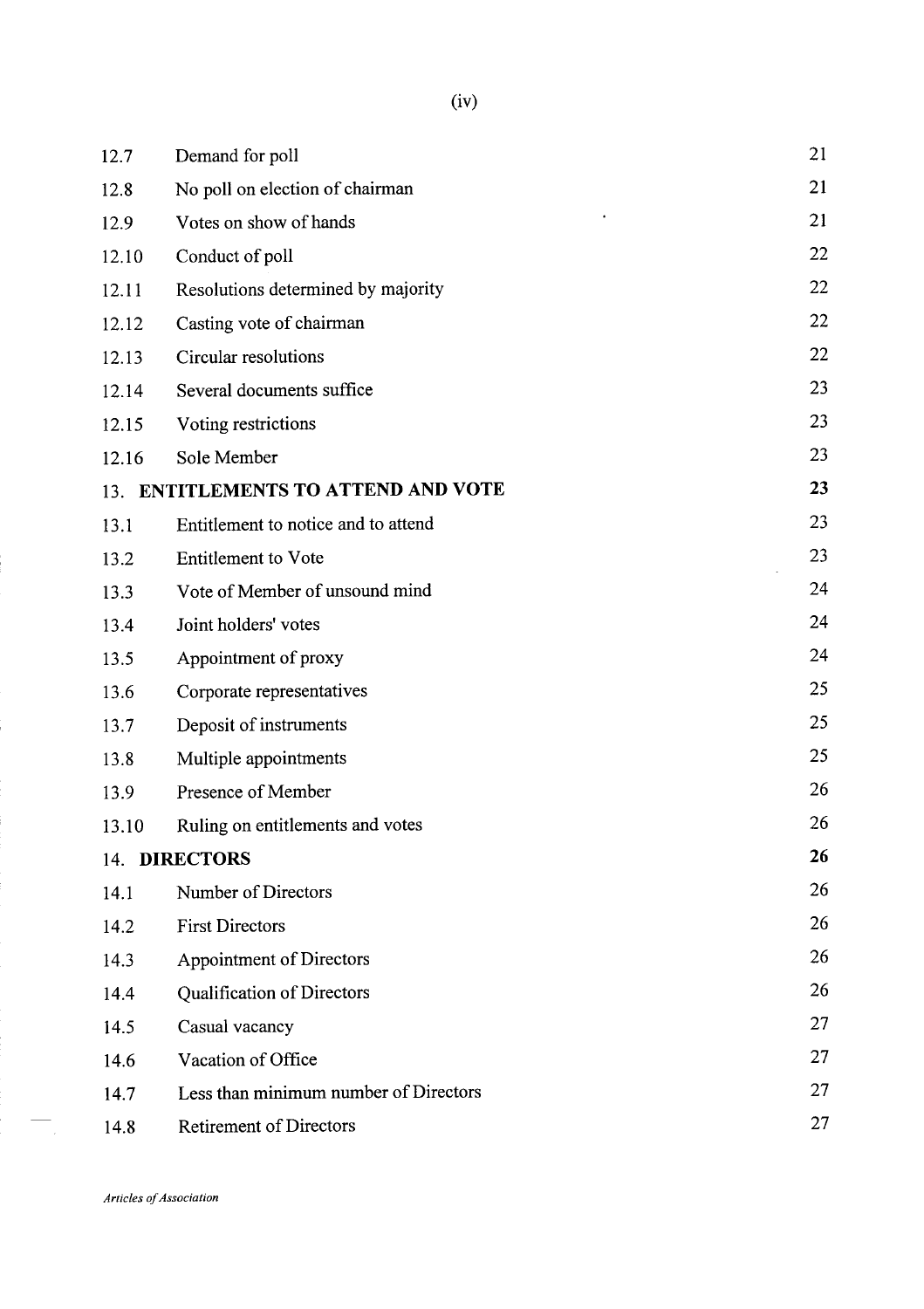| 14.9  | Alteration of maximum and minimum number of Directors | 28 |
|-------|-------------------------------------------------------|----|
| 15.   | <b>DIRECTORS' REMUNERATION</b>                        | 28 |
| 15.1  | Remuneration of Non-executive Directors               | 28 |
| 15.2  | Additional Remuneration for extra services            | 28 |
| 15.3  | <b>Expenses of Directors</b>                          | 29 |
| 16.   | <b>DIRECTORS' DUTIES AND INTERESTS</b>                | 29 |
| 16.1  | Definition of Extraneous Interest                     | 29 |
| 16.2  | Scope of Directors' duties                            | 29 |
| 16.3  | Transactions not vitiated                             | 30 |
| 16.4  | No liability for Extraneous Interest                  | 30 |
| 16.5  | Declaration of interests                              | 30 |
| 16.6  | Manner of declarations                                | 30 |
| 16.7  | Recording of declarations                             | 30 |
| 16.8  | Director may hold office of Company                   | 30 |
| 16.9  | Interested Director may vote and be counted in Quorum | 31 |
| 16.10 | <b>Execution of Instruments</b>                       | 31 |
| 16.11 | Declaration of Interest by Sole Director              | 31 |
| 16.12 | Directions of Controlling Corporation                 | 31 |
| 17.   | <b>ALTERNATE DIRECTORS</b>                            | 31 |
| 17.1  | Power to appoint Alternate Director                   | 31 |
| 17.2  | Method of appointment                                 | 31 |
| 17.3  | Termination of appointment                            | 32 |
| 17.4  | <b>Entitlements of Alternate Director</b>             | 32 |
| 18.   | MANAGING DIRECTORS AND OTHER EXECUTIVE DIRECTORS      | 32 |
| 18.1  | <b>Appointment of Managing Director</b>               | 32 |
| 18.2  | Termination of appointment of Managing Director       | 32 |
| 18.3  | Retirement and removal of Managing Director           | 33 |
| 18.4  | <b>Remuneration of Executive Directors</b>            | 33 |
| 18.5  | Powers of Executive Director                          | 33 |
|       | 19. POWERS OF THE BOARD                               | 33 |

 $\sim$ 

*Articles of Association* 

 $\ddot{\phantom{0}}$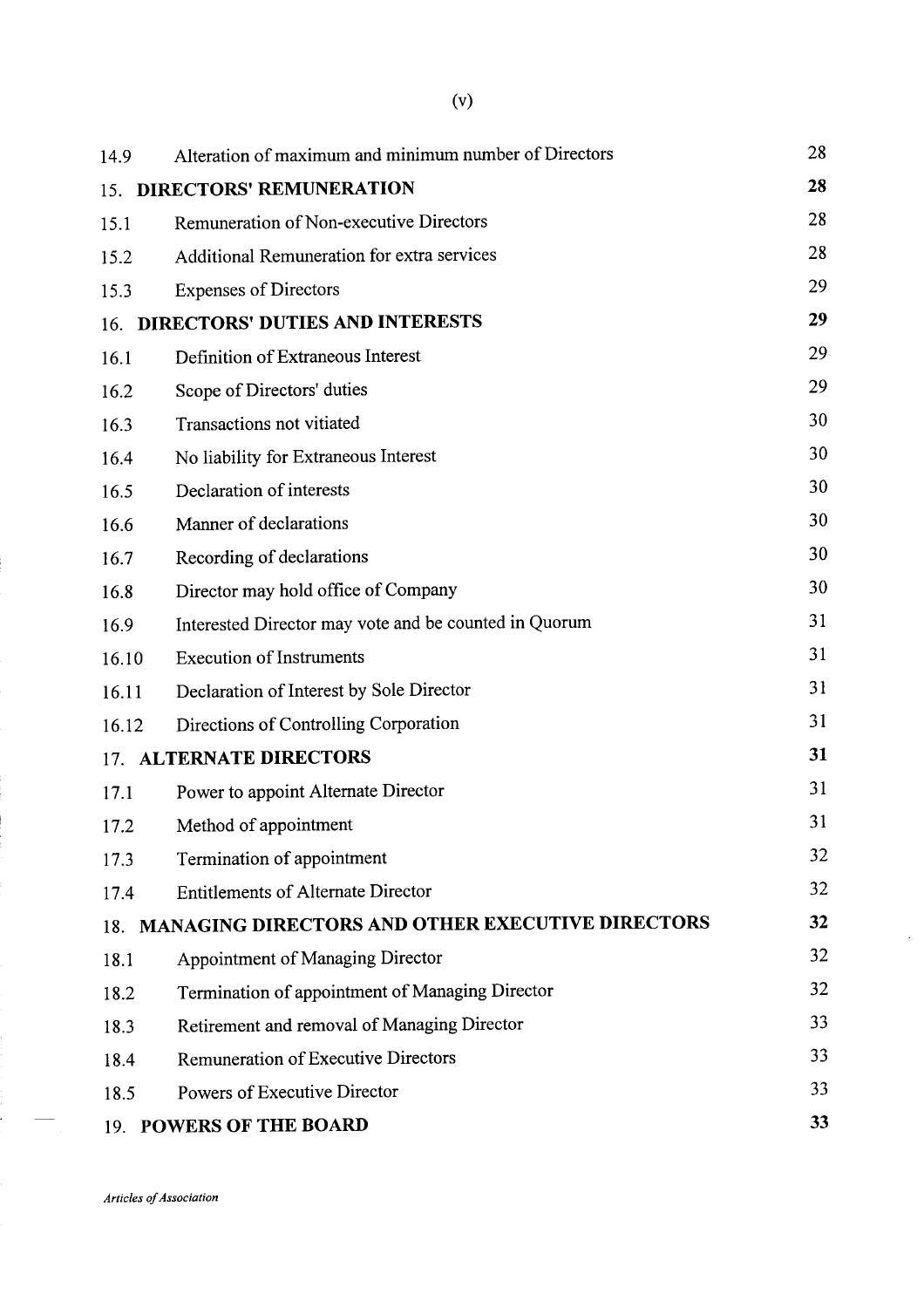(vi)

| 19.1  | Powers generally                 | 33 |
|-------|----------------------------------|----|
| 19.2  | Appointment of attorney          | 34 |
| 19.3  | Contents of power of attorney    | 34 |
| 20.   | <b>PROCEEDINGS OF THE BOARD</b>  | 34 |
| 20.1  | Mode of meeting                  | 34 |
| 20.2  | Quorum                           | 34 |
| 20.3  | Notice of meeting                | 34 |
| 20.4  | Place of meeting                 | 35 |
| 20.5  | Period of notice                 | 35 |
| 20.6  | Convening of Board meeting       | 35 |
| 20.7  | Appointment of chairman          | 35 |
| 20.8  | Chairman of Board meetings       | 35 |
| 20.9  | Majority decisions               | 36 |
| 20.10 | Votes of Directors               | 36 |
| 20.11 | Exercise of powers by Board      | 36 |
| 20.12 | Delegation to committee          | 36 |
| 20.13 | Committee powers and meetings    | 36 |
| 20.14 | Written resolution of Directors  | 37 |
| 20.15 | Several documents suffice        | 37 |
| 20.16 | Validity of acts of Directors    | 38 |
| 20.17 | <b>Actions of Sole Director</b>  | 38 |
|       | 21. SECRETARY                    | 38 |
| 21.1  | Appointment of Secretary         | 38 |
| 22.   | <b>COMPANY ADMINISTRATION</b>    | 39 |
| 22.1  | Minutes to be made               | 39 |
| 22.2  | Minutes to be entered            | 39 |
| 22.3  | Signature of minutes             | 39 |
| 22.4  | Custody of Common Seal           | 39 |
| 22.5  | Use of Common Seal               | 39 |
| 22.6  | Mode of execution by Common Seal | 40 |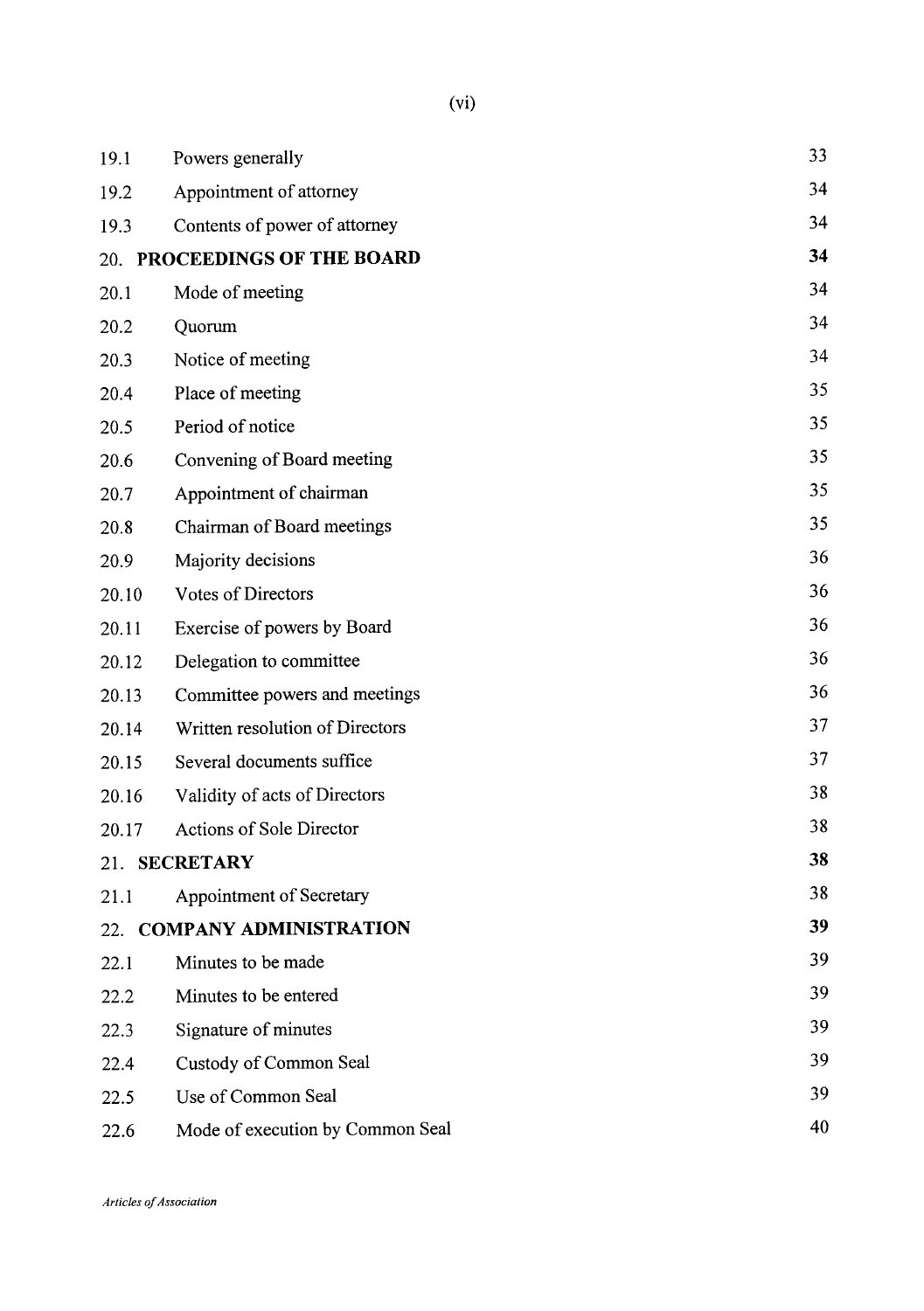| 22.7  | <b>Official Seal</b>                     | 40 |
|-------|------------------------------------------|----|
| 22.8  | Authority to affix Official Seal         | 40 |
| 22.9  | <b>Effect of Official Seal</b>           | 40 |
| 22.10 | Execution of bills and cheques           | 41 |
| 22.11 | Inspection of records                    | 41 |
|       | 23. ACCOUNTS, AUDIT AND RESERVES         | 41 |
| 23.1  | Company to keep accounts                 | 41 |
| 23.2  | Audit                                    | 41 |
| 23.3  | Accumulation of reserves                 | 41 |
| 24.   | DIVIDENDS AND OTHER DISTRIBUTIONS        | 42 |
| 24.1  | Declaration of final Dividend            | 42 |
| 24.2  | Interim Dividend                         | 42 |
| 24.3  | <b>Amount of Dividend</b>                | 42 |
| 24.4  | Dividends in specie                      | 42 |
| 24.5  | No interest on Dividends                 | 42 |
| 24.6  | Deductions from Dividends                | 42 |
| 24.7  | Distributions of specific assets         | 42 |
| 24.8  | Mode of payment of Dividends             | 43 |
| 24.9  | Joint holders' receipt                   | 43 |
| 24.10 | <b>Unclaimed Dividends</b>               | 43 |
| 24.11 | Dividend a debt                          | 43 |
| 24.12 | <b>Interest on Capital</b>               | 43 |
| 24.13 | Board may capitalise profits             | 43 |
| 24.14 | <b>Application of Capitalised Amount</b> | 44 |
| 24.15 | <b>Equalization of Dividends</b>         | 44 |
|       | 25. NOTICES                              | 44 |
| 25.1  | Service of notices by Company            | 44 |
| 25.2  | Time of service                          | 45 |
| 25.3  | Notices to joint holders                 | 45 |
| 25.4  | Persons entitled on succession           | 45 |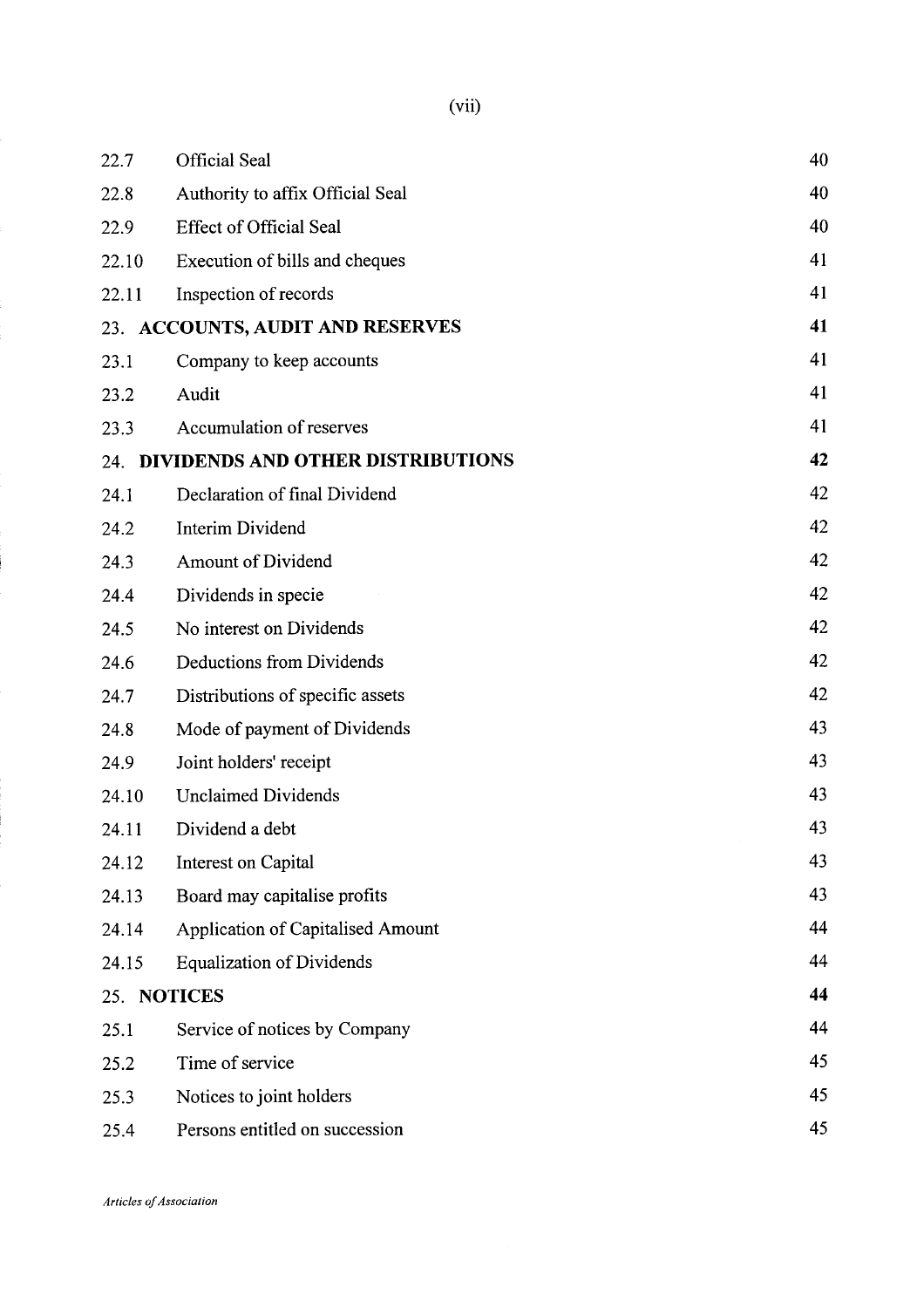(viii)

| 25.5 | Notice of general meetings           | 45 |
|------|--------------------------------------|----|
| 25.6 | Notices by Controlling Corporation   | 46 |
| 25.7 | Counting of days                     | 46 |
| 25.8 | Certificate of Director or Secretary | 46 |
| 26.  | <b>WINDING UP</b>                    | 46 |
| 26.1 | Winding up generally                 | 46 |
| 27.  | <b>MISCELLANEOUS</b>                 | 47 |
| 27.1 | Indemnity of officers                | 47 |
| 27.2 | Specific indemnities                 | 47 |
| 27.3 | Further power to indemnify           | 47 |
| 27.4 | Former Officer                       | 47 |
| 27.5 | <b>General Authorisation</b>         | 48 |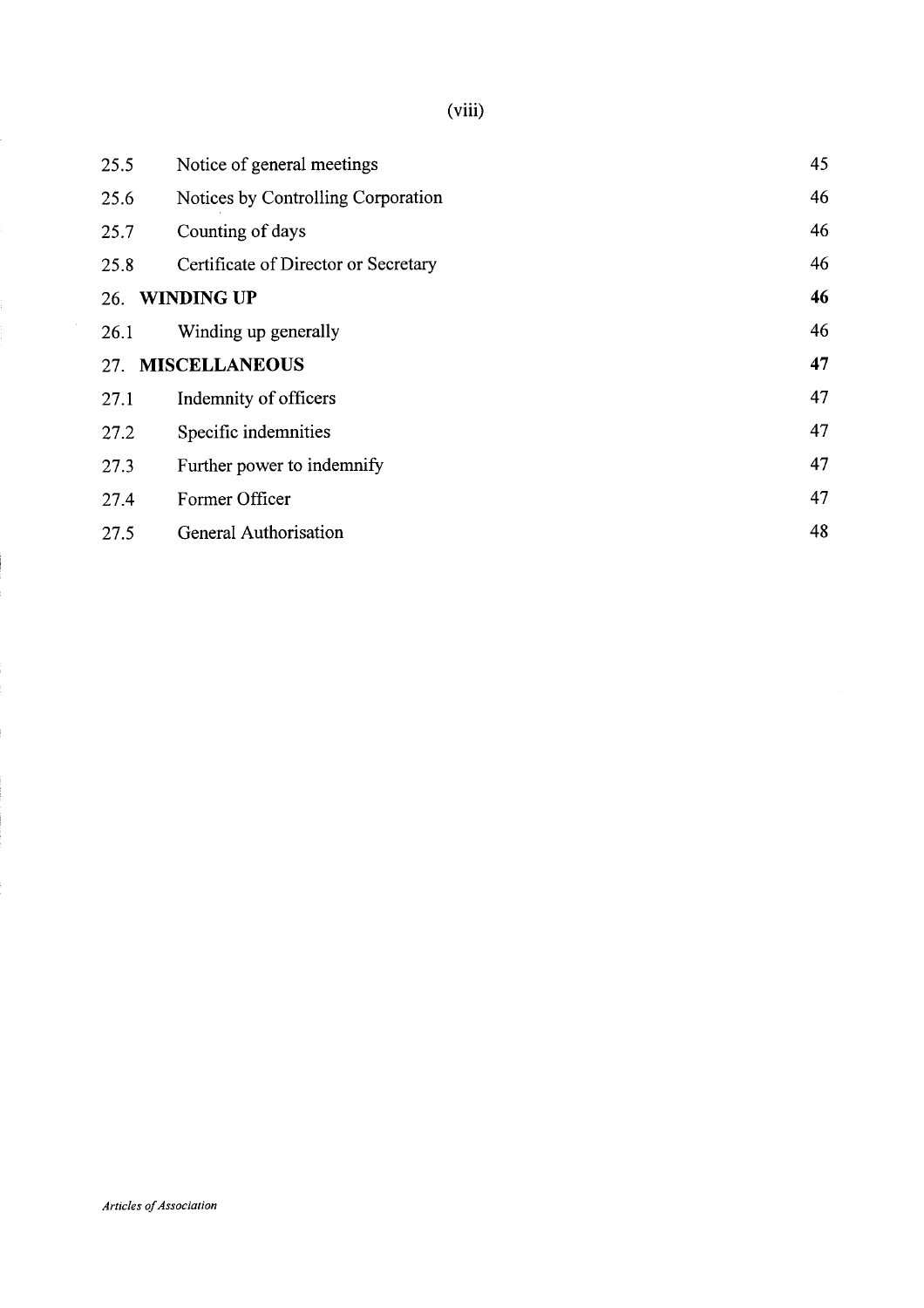#### **CORPORATIONS LAW**

# **ARTICLES OF ASSOCIATION**

#### **OF**

#### **CALLIDE ENERGY PTY LTD ACN 082 468 746**  (a company limited by shares)

#### 1. **PRELIMINARY**

#### 1.1 **Definitions**

In these articles unless the context otherwise requires:

**"Alternate Director"** means a person appointed as an alternate director under article 17.2;

**"Appointor"** means in respect of an Alternate Director, the Director who appoints that Alternate Director under article 17.2;

**"Auditor"** means the auditor of the Company from time to time;

**"Board"** means the Directors acting collectively under these articles, or a sole Director exercising the powers of the Board under the Law and these articles;

**"Business Day"** means a day on which banking corporations in the State generally are open for the full range of banking business;

**"Common Seal"** means the common seal of the Company;

**"Company"** means the company named above whatever its name may be from time to time;

**"Controlled Corporation"** has the meaning given by article 1.3;

**"Controlling Corporation"** has the meaning given by article 1.4;

**"Corporation"** includes a body corporate established under the legislation of a State, Territory or the Commonwealth;

**"Deemed Member"** has the meaning given by article 1.2;

**"Director"** means a person appointed as a director for the time being of the Company (including, where appropriate, an Alternate Director);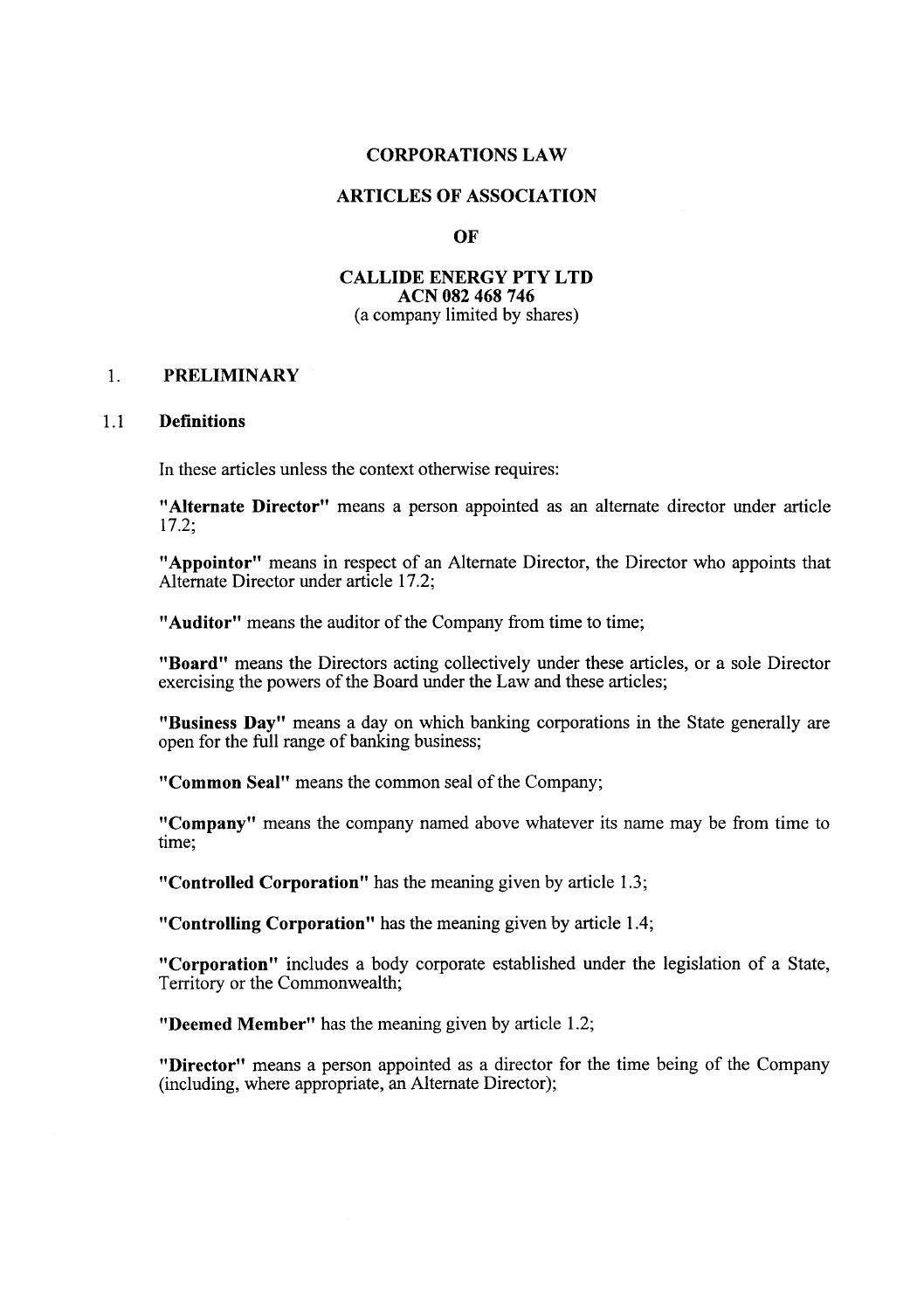**"Dividend"** means any distribution to Members in relation to Shares as a dividend or interim dividend of any property (including, without limitation, money and paid up shares or other marketable securities of the Company or of any other body corporate) and includes any bonus;

**"Executive Director"** means any Managing Director and any other Director who is an employee of the Company;

"Law" means the Corporations Law as it applies to the Company from time to time;

"Listed" means, in relation to a corporation, the corporation being and remaining admitted to the official list of Australian Stock Exchange Limited;

**"Listing Rules"** means the Official Listing Rules of Australian Stock Exchange Limited;

**"Managing Director"** means a person appointed as a managing director of the Company under article 18.1:

**"Member"** means a person whose name is entered in the Register as the holder of a Share;

**"Members Liability"** means, in respect of a Member:

- (a) all money due and payable by the Member to the Company; and
- (b) all money (whether payable or not) called or payable at a fixed time in respect of Shares held by that Member;

**"Memorandum"** means the memorandum of association of the Company;

**"Money Due"** means, where payment in respect of a call is not made on the day specified for its payment under article 5.4, subject to article *5.10,* the amount of money payable in respect of that call plus:

- (a) interest on that amount at the Prescribed Rate from that day until payment is made; and
- (b) all costs and expenses incurred by the Company because payment was not made on that day;

**"Official Seal"** means the duplicate common seal referred to in article 22.7;

**"Ordinary Resolution"** means a resolution of a general meeting of Members other than a Special Resolution;

**"Prescribed Rate"** means in respect of each article in which that term is used 15 per cent per annum or any other rate prescribed by the Board from time to time in respect of that article;

**"Register"** means the register of members kept pursuant to the Law;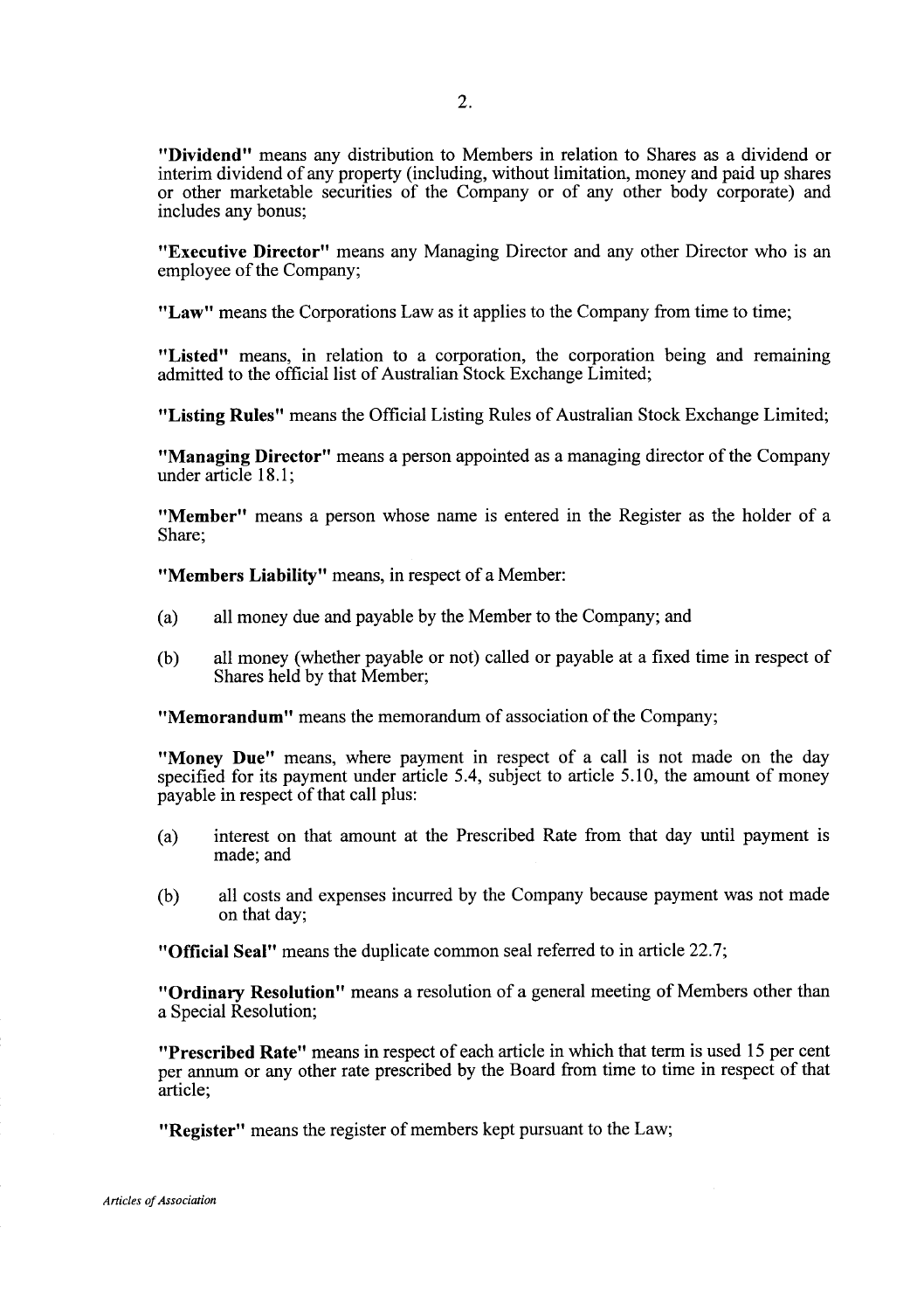**"Remuneration"** means any emolument but does not include any payment by way of compensation for loss of office or in connection with the retirement of a person from office;

**"Secretary"** means a person appointed as a secretary of the Company from time to time (including any person appointed to perform the duties of a secretary temporarily);

"Share" means a share in the capital of the Company;

**"Special Resolution"** means a resolution of a general meeting of Members passed in accordance with section *253;* 

"State" means Queensland;

"Transaction" includes any contract, agreement, arrangement or dealing (whether formal or informal, whether in writing or oral and whether or not enforceable); and

#### **"Voting Member"** means a Member:

- (a) who is entitled to be present at a general meeting;
- (b) present at the meeting in any of the ways set out in article 12.1; and
- (c) in respect of whom there is at least one item of business to be considered at the meeting on which the Member is not disqualified from voting.

# **1.2 Definition of "Deemed Member"**

For the purposes of article 1.3, where a person is a member or (by virtue of this article) a Deemed Member of a corporation, and that corporation is a member of another corporation, the person is a Deemed Member of the second mentioned corporation.

# 1.3 **Definition of "Controlled Corporation"**

The Company is a "Controlled Corporation" of a particular corporation where each Member and Deemed Member of the Company is a person who is:

- (a) the particular corporation;
- (b) a subsidiary of the particular corporation;
- (c) a nominee of the particular corporation or a subsidiary of the particular corporation; or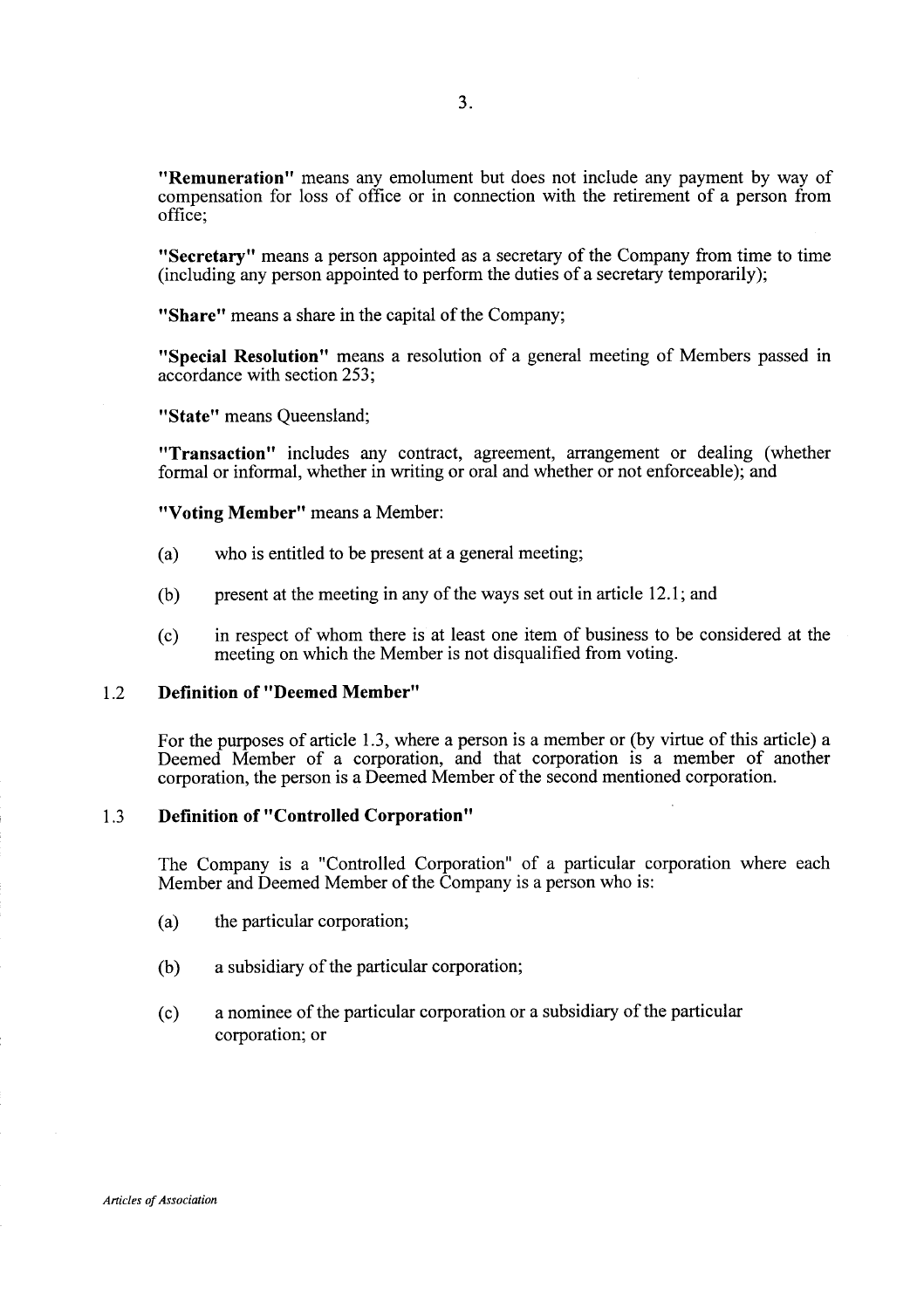- (d) a Deemed Member of the Company who is:
	- (i) also a member or a Deemed Member of the particular corporation; and
	- (ii) only a Deemed Member of the Company by reason of being a member or Deemed Member of the particular corporation and for no other reason.

# 1.4 **Definition of "Controlling Corporation"**

**"Controlling Corporation",** in relation to the Company, means the corporation (if any) which is:

- (a) where there is only one corporation which is the "particular corporation" for the purposes of article 1.3, that corporation; and
- (b) where there is more than one corporation which is a "particular corporation" for the purposes of article 1.3, that one of those corporations which is not a subsidiary of any of the others of those corporations.

# *1.5* **Interpretation**

In these articles, unless the context otherwise requires:

- (a) a reference to any legislation or legislative provision includes any statutory modification or re-enactment of, or legislative provision substituted for, and any subordinate legislation or statutory instrument issued under, that legislation or legislative provision;
- (b) the singular includes the plural and vice versa;
- (c) a word denoting an individual or person includes a corporation, partnership, joint venture, association, authority, trust, state or government and vice versa;
- (d) a reference to a person is also to the legal personal representative of that person;
- (e) a word denoting a reference to any gender includes all genders;
- (f) a reference to an article or a schedule is to an article of or schedule to these articles;
- (g) a schedule is part of these articles;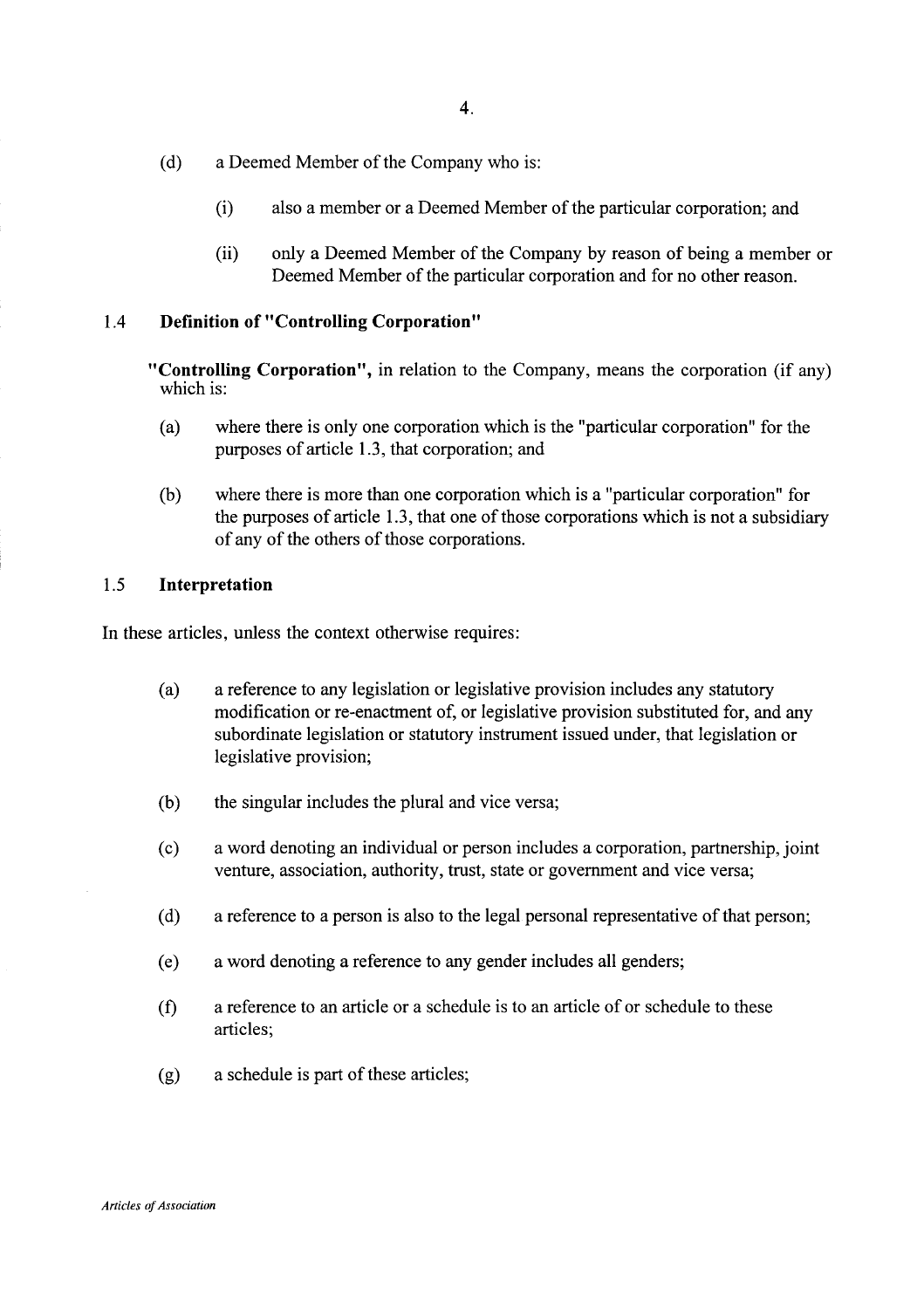- (h) a reference to any agreement or document (including these articles) is to that agreement or document (and, where applicable, any of its provisions) as amended, novated, supplemented or replaced from time to time;
- (i) an expression defined in, or given a meaning for the purposes of the Law (except where defined, or given a meaning, in these articles) has the same definition or meaning in these articles where it relates to the same matters as the matters for which it is defined or given a meaning in the Law;
- (j) a reference to a matter being written includes that matter being in any mode of representing or reproducing words, figures or symbols in written form;
- (k) where an expression is defined, another part of speech or grammatical form of that expression has a corresponding meaning;
- (1) a reference to power is also a reference to authority and discretion;
- (m) where an expression is defined anywhere in these articles it has the same meaning throughout; and
- (n) a reference to a particular Part, Division, section, sub-section, paragraph or sub-paragraph is a reference to a Part, Division, section, sub-section, paragraph or sub-paragraph of the Law.

# 1.6 **Headings**

In these articles headings are for convenience of reference only and do not affect interpretation.

# 1.7 **Exclusion of Table A**

The regulations contained in Table A in Schedule 1 to the Law (and in any legislative predecessor to the Law) do not apply to the Company (except to the extent that these articles contain them).

## 1.8 **Proprietary Company**

The Company is a proprietary company and so section 116 applies to it.

# 2. **SHARES**

# 2.1 **Control of Board**

All the unissued Shares are under the control of the Board which may, on behalf of the Company, allot, issue, grant options over or otherwise dispose of them to the persons, on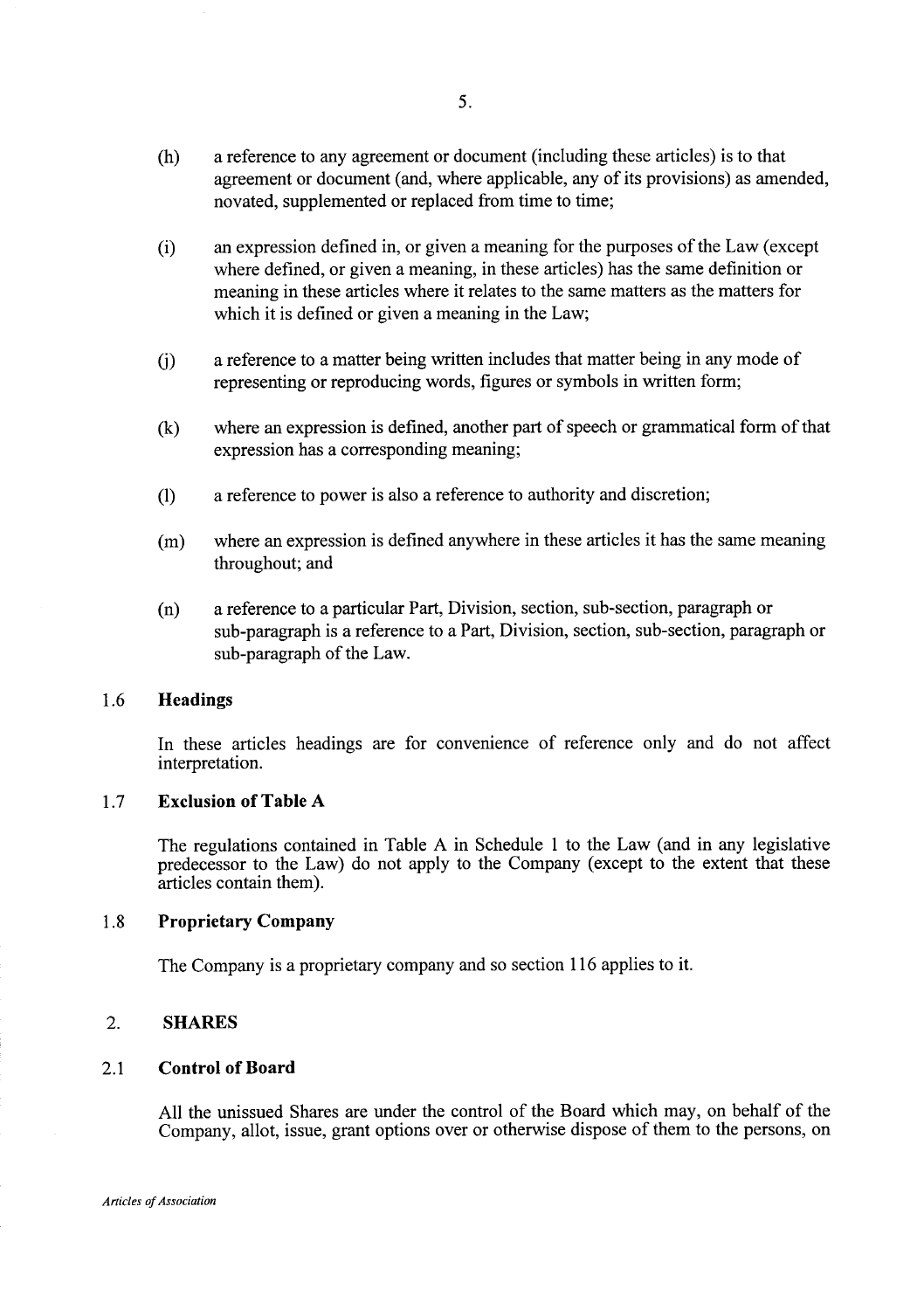the terms and conditions, with the rights and privileges, and at the times that the Board determines.

### 2.2 **Preference and redeemable preference Shares**

The Company may issue any Shares as preference shares including (without limitation):

- (a) preference shares that are, or at the option of the Company are to be, liable to be redeemed;
- (b) preference shares including, without limitation, preference shares of the kind described in article 2.2(a) in accordance with the terms of schedule 1; and
- (c) preference shares that:
	- (i) are issued for \$1.00 per share;
	- (ii) are redeemable at any time at the option of the company for \$1.00 per share, but are not redeemable at the option of the shareholder;
	- (iii) in a winding up of the company and in a reduction of capital of the company, have the right to receive the amount of capital paid up on each share and any premium paid on the share in priority to the holders of all other shares issued in the capital of the company from time to time but have no other rights to participate in the assets or profits of the company;
	- (iv) confer no right to receive a dividend or other share in the income of the company;
	- (v) subject to article 2.2(c)(iii), confer no right in respect of the capital of the company; and
	- (vi) confer no right to vote at a general meeting of the company except with respect to a vote of only the holders of the shares issued under this article  $2.2(c)$ .

# 3. **CERTIFICATES**

# 3.1 **Certificates of title**

Subject to article 3.2, certificates of title to marketable securities of the Company which are issued by it must be issued in accordance with the Law.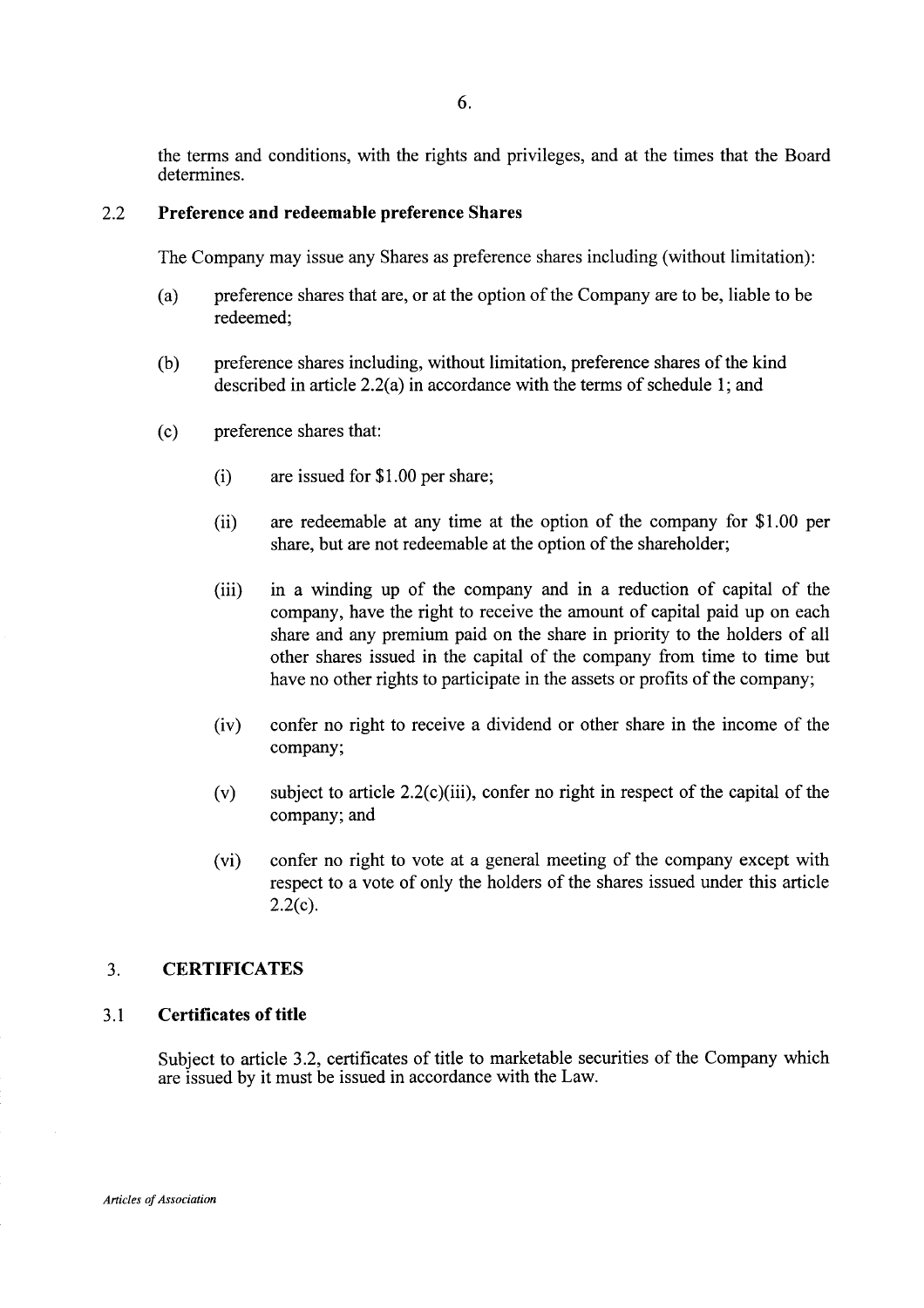#### 3.2 **Certificate for joint holders**

Where two or more persons hold any marketable securities of the Company, the Company is only required to issue the same number of certificates as if those marketable securities were held by one person and delivery of a certificate so issued to any of those persons is sufficient delivery to all of them.

#### 3.3 **Replacement of lost certificates**

Where a certificate is lost or destroyed, the Company may issue a duplicate certificate in accordance with the Law.

#### 3.4 **Replacement of worn out certificates**

Where a certificate is defaced or worn out and is produced to the Company and the Company is paid an amount determined by the Board (which amount may not be more than the amount prescribed for purposes of section 1089), the Company may cancel their certificate and issue a new certificate in substitution.

# 4. **REGISTER**

#### 4.1 **Joint holders**

If two or more persons are the holders of a Share, the person whose name first appears in the Register in respect of that Share is to be treated as the sole owner of the Share in relation to all matters concerning the Company (including the giving of notice) except in relation to the transfer of the Share, right to vote, receipt of Dividends, delivery of certificates and liability for installments or calls.

#### 4.2 **Recognition of trusts**

Except as required by law or by these articles, the Company must treat the person whose name appears in the Register in respect of a Share as the absolute owner of that Share and, accordingly, the Company is not bound to recognise (whether or not it has notice):

- (a) that a person holds any Share on trust; or
- (b) any equitable, contingent, future or partial interest in, or unit of any Share.

#### $5<sub>1</sub>$ **CALLS ON SHARES**

# **5.1 Calls made by Board**

The Board may in accordance with the terms of issue of a Share, make calls upon a Member in respect of any or all money unpaid on the Share held by that Member (whether in respect of the nominal value of the Share or by way of premium) unless and to the extent that the terms of issue of the Share make that money payable at fixed times.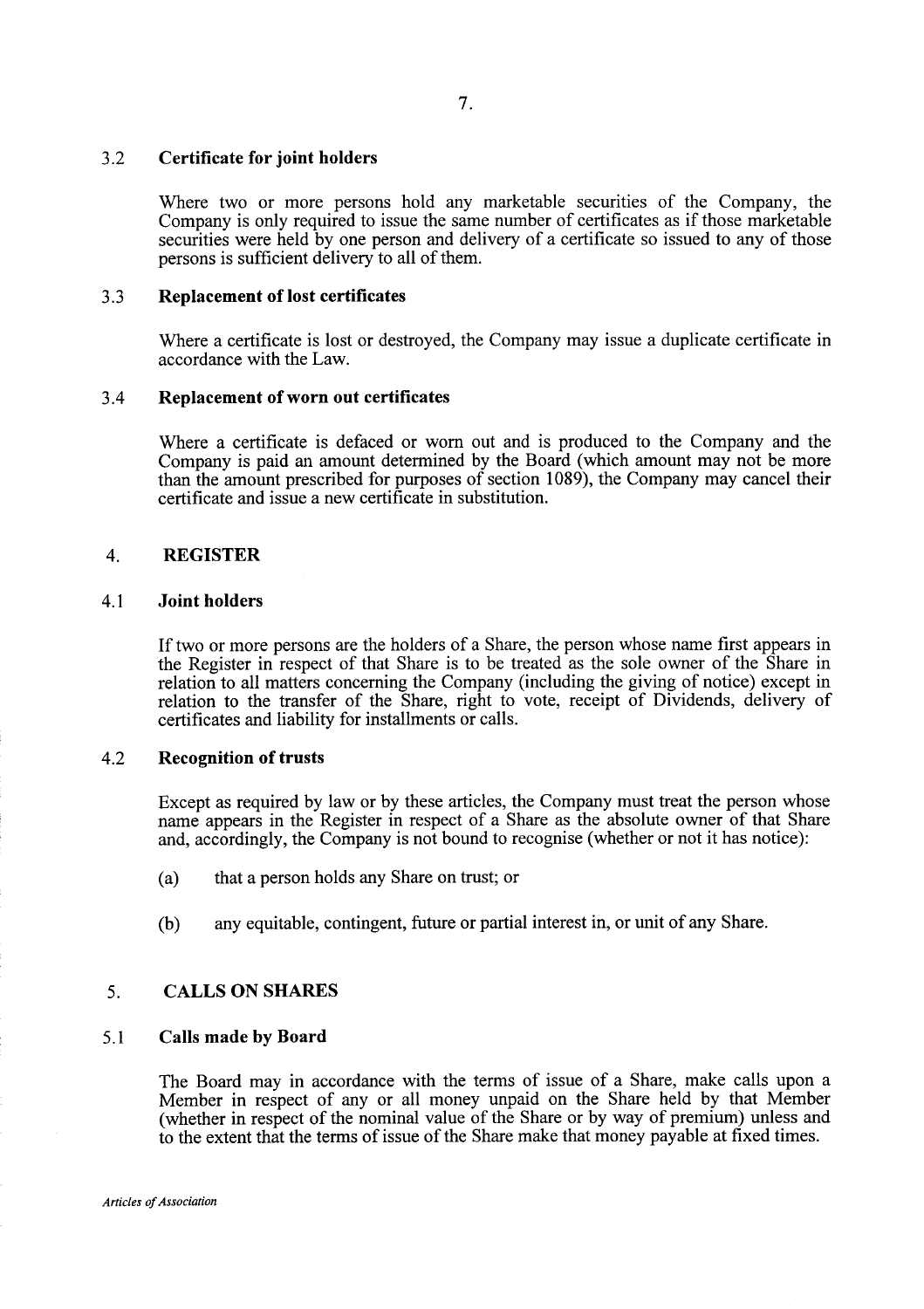#### *5.2* **Terms of call**

The Board may do either or both of the following:

- (a) make a call payable by installments; and
- (b) revoke or postpone any call.

# *5.3* **Time of call**

Each call is treated as having been made at the time the Board resolves to make the call.

# *5.4* **Payment of call**

A Member subject to a call must pay the amount the subject of the call at the time and place specified in a notice given by the Company to the Member not less than 10 Business Days before the time specified for payment.

# *5.5* **Remedies for unpaid call**

In addition to all other remedies of the Company, for as long as the amount in respect of a call is due and payable and not paid, the Member, in respect of any Share held by the Member, has no right to:

- (a) receive any Dividend; or
- (b) be present at, be counted among the quorum for, or vote, whether in person or by proxy, attorney or representative, at a general meeting of the Company.

# *5.6* **Joint holders' liability**

The joint holders of a Share are liable jointly and severally to pay any calls made in respect of the Share.

# *5.7* **Differences in terms of issue**

The Board may, on the issue of Shares, make different arrangements with the holders of those Shares as to the amount, and times for payment of, calls- in respect of those Shares.

# *5.8* **Fixed payments**

If the terms of issue of a Share provide for any amount (whether in respect of nominal value or by way of premium and including, without limitation, any installment) to be payable at a fixed time: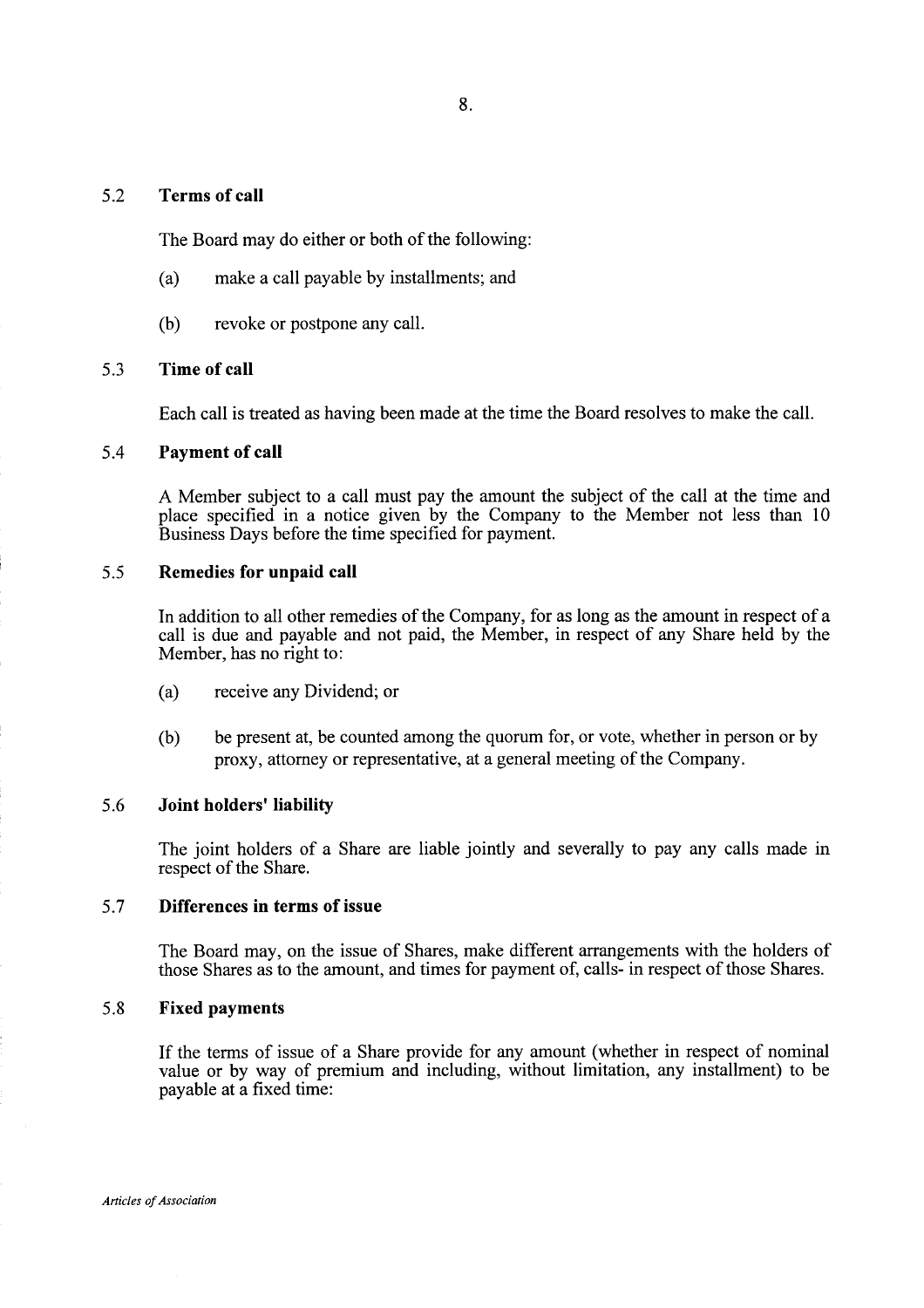- (a) that amount is payable at that time as if a call had been duly made in respect of it under articles 5.1 to *5.4* specifying that time as the time for payment of a call for that amount; and
- (b) all the other provisions of these articles in respect of calls apply (modified as necessary) on that basis and "call" in these articles is to be interpreted accordingly.

# *5.9* **Payment of Money Due**

If an amount payable in respect of a call is not paid on or before the day specified for its payment, the person from whom that amount is due must pay the Money Due in respect of that call.

# 5.10 **Waiver of call**

The Board may waive the payment of all or any part of the Money Due.

# 5.11 **Proof of call**

If on the trial or hearing of an action for the recovery of the Money Due for a call it is proved that:

- (a) the books of the Company duly record the resolution of the Board making the call;
- (b) the Member sued appears in the Register as a holder of the Share in respect of which the call was made; and
- (c) notice of the call was given to that Member in accordance with these articles,

proof of those matters is sufficient and conclusive proof of the debt without it being necessary to prove any other matter (including, without limitation, the appointment of the Directors).

# 5.12 **Prepayment of calls**

The Board may:

- (a) accept from a Member a sum representing all or a part of any amount unpaid in respect of a Share although no part of that amount is then the subject of a call;
- (b) authorise the payment by the Company of interest on any sum so accepted, until that sum becomes payable, at any rate not exceeding the Prescribed Rate agreed between the Board and the Member; and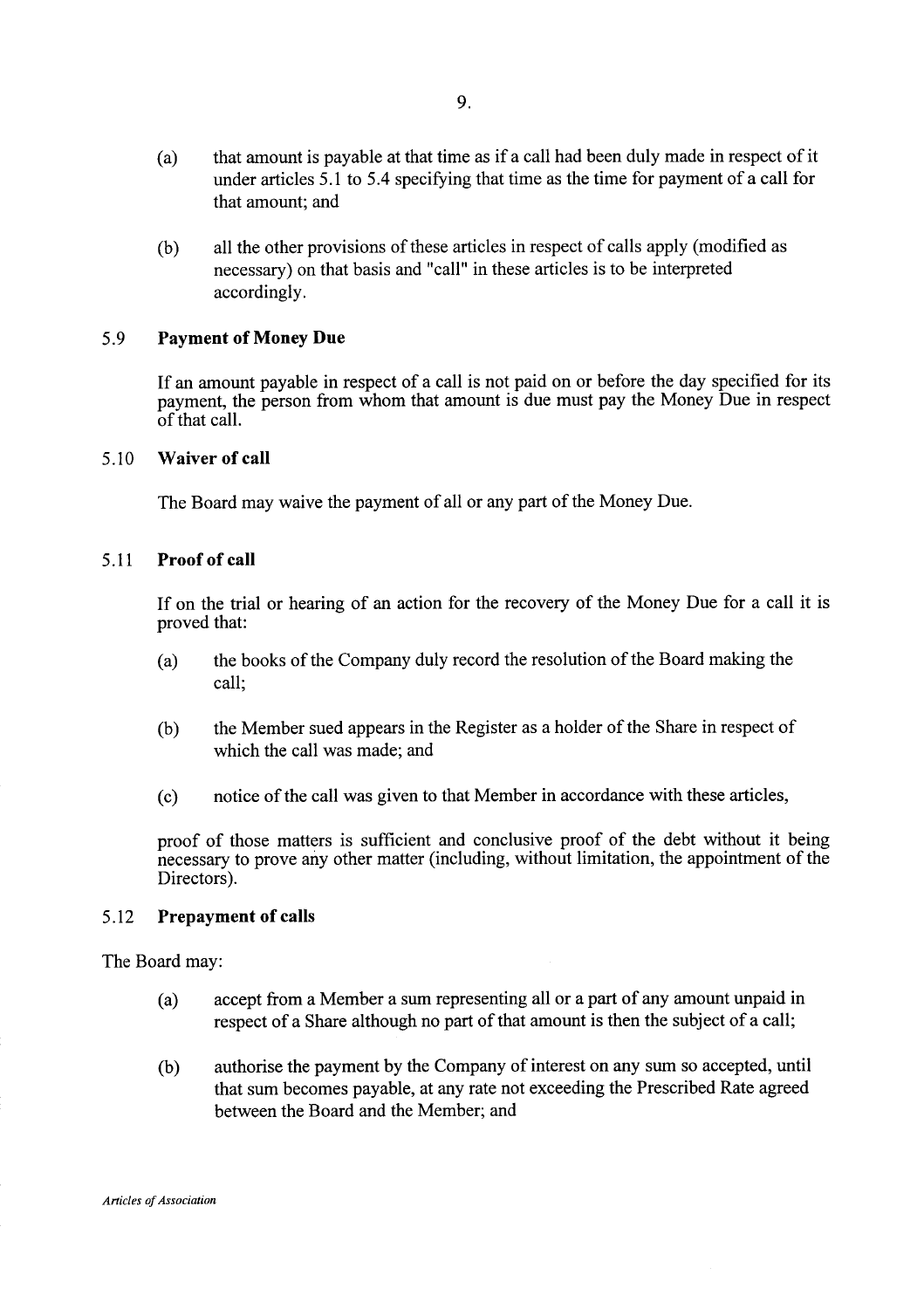(c) except where otherwise agreed between the Member and the Company, repay the sum or any part of it,

but payment and acceptance of that sum does not confer any right to participate in profits and must not be considered in ascertaining the amounts of Dividend or surplus in a winding up or distribution attributable to that Share.

# 6. **FORFEITURE OF SHARES**

#### 6.1 **Forfeiture notice**

If an amount payable in respect of a call is not paid on or before the day specified for its payment, the Board may at any time until the amount (including interest and other costs and expenses incurred by the Company by reason of the non-payment) is paid, give the relevant Member a notice which:

- (a) requires the Member to pay the Money Due;
- (b) specifies a date (which is at least 10 Business Days after the date of the notice) by which and a place at which payment of the Money Due must be made; and
- (c) states that if payment is not made on or before the date and at the place specified, the Share to which the call relates is liable to be forfeited.

## 6.2 **Forfeiture**

If the requirements of a notice served under article 6.1 are not satisfied, the Share in respect of which the notice was given may, at any time before the payment required by the notice has been made, be forfeited by a resolution of the Board to that effect.

# 6.3 **Forfeiture includes unpaid Dividends**

Forfeiture of a Share under article 6.2 includes all Dividends declared in respect of the forfeited Share and not actually paid before the forfeiture.

#### 6.4 **Notice of forfeiture**

Where a Share is forfeited under article 6.2, the Company must promptly give notice of the forfeiture to the Member holding the Share immediately before the resolution of the Board for its forfeiture was passed, and the Company must promptly enter the forfeiture (together with its date) in the Register.

# **6.5 Forfeited Shares are the property of the Company**

A Share forfeited under article 6.2 immediately becomes the property of the Company and the Board may sell, re-allot or otherwise dispose of that Share on the terms and conditions it determines.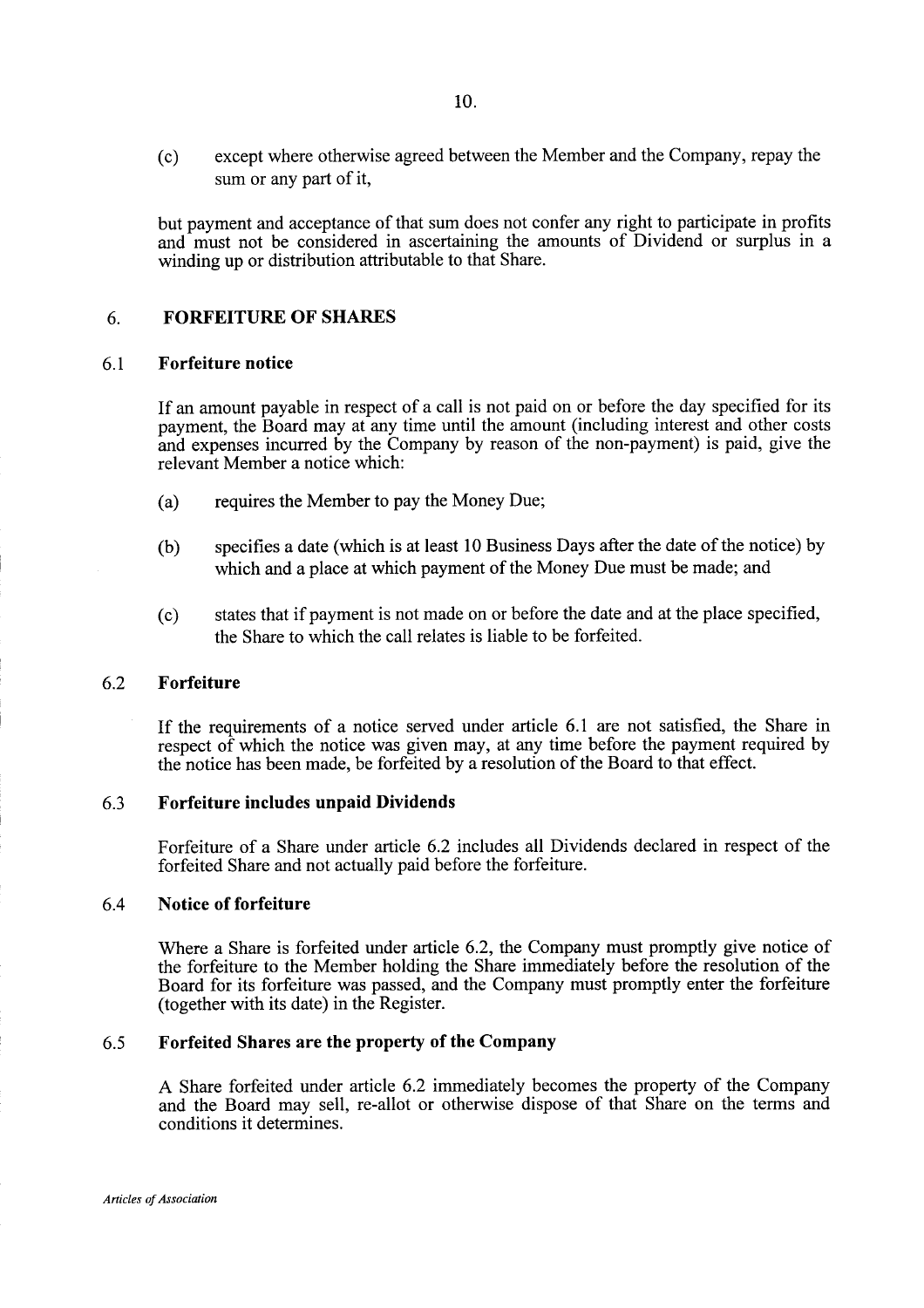# 6.6 **Cancellation of forfeiture**

The Board may cancel the forfeiture of a Share under article 6.2 on any terms and conditions it determines at any time before it disposes of that Share under article *6.5.* 

# 6.7 **Surrender as forfeiture**

Where the Board is entitled to forfeit a Share under article 6.2, it may accept the surrender of that Share on any terms and conditions it determines and a Share so surrendered may be disposed of in the same way as a Share forfeited under article 6.2.

# 6.8 **Effect of forfeiture**

A person who held a Share which has been forfeited under article 6.2 ceases to be a Member in respect of the forfeited Share, but remains liable to pay to the Company the Money Due and this liability only ceases when the Company receives payment of all the Money Due.

# 6.9 **Board may waive**

The Board may elect not to enforce payment, in whole or in part, of an amount owing to the Company under article 6.8.

# 6.10 **Evidence of forfeiture**

As against all persons claiming to be entitled to a Share, a written statement declaring that the person making the statement is a Director or a Secretary and that the Share was forfeited on a date specified in the statement in accordance with these articles is sufficient evidence of the facts set out in the statement and of the right of the Company to dispose of the Share.

# 6.11 **Transfer of forfeited Shares**

The Company may execute a transfer in respect of a Share forfeited under article 6.2 in favour of the person to whom it is sold, re-allotted or otherwise disposed of and receive the consideration provided for that Share and register the transferee as the holder of the Share.

# 6.12 **Application of proceeds**

The Company must:

- (a) apply the net proceeds of any sale, re-allotment or disposal of a Share under article *6.5* or 6.7 (after payment of all costs and expenses incurred) in or towards payment or satisfaction of the Money Due; and
- (b) pay any residue to the person liable referred to in article 6.8 or as that person directs.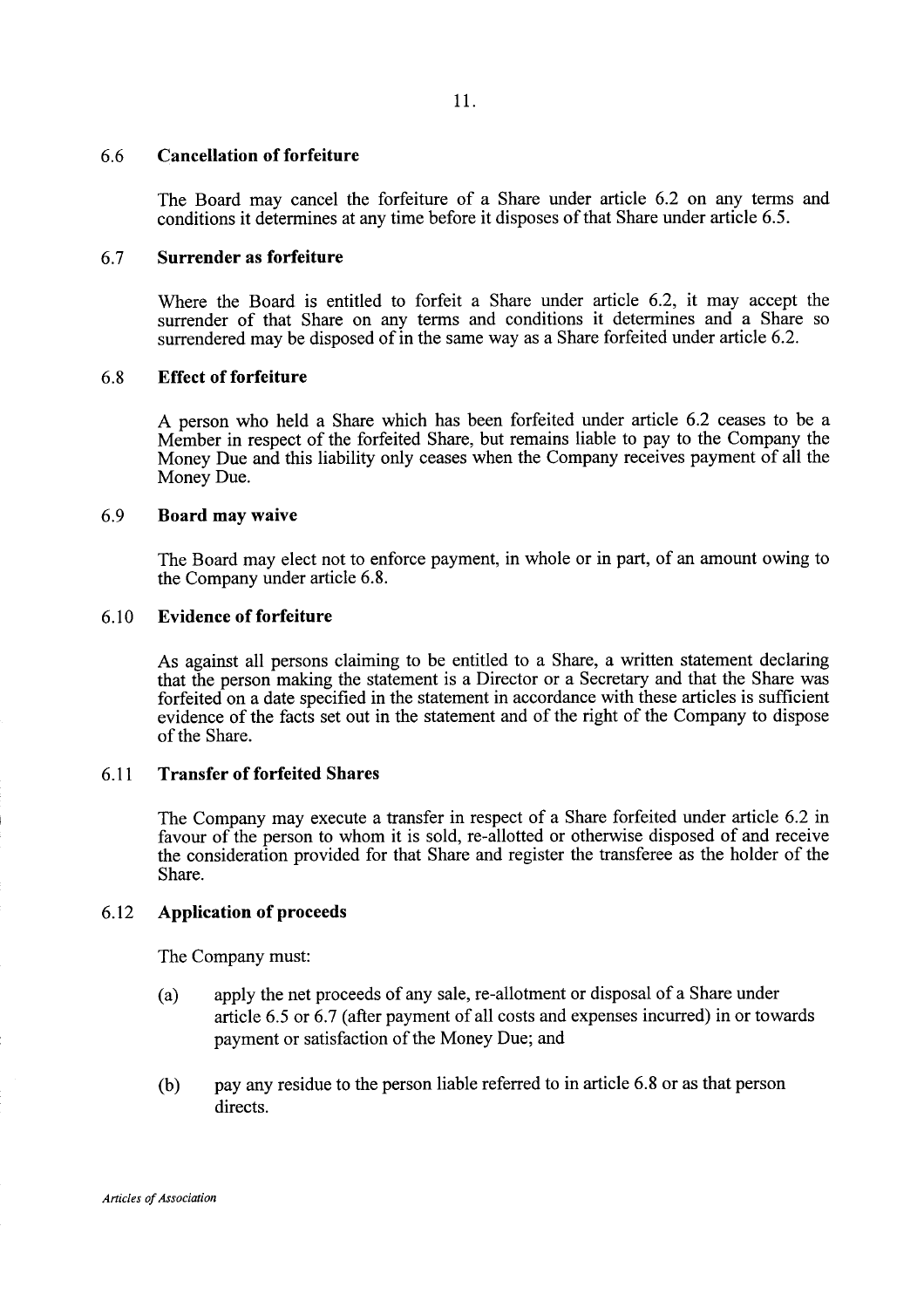#### 6.13 **Title of transferee**

On execution of a transfer under article 6.11, the title of the transferee is not affected by any irregularity or invalidity relating to the forfeiture or the sale, reallotment or disposal of the Share and the remedy of any person is solely in damages and only against the Company.

# 7. **LIEN**

#### 7.1 **Lien for calls**

The Company has a first and paramount lien on each Share for all money (whether presently payable or not) called or payable at a fixed time in respect of that Share (including money payable by reason of article 7.3).

#### 7.2 **Lien for Members' debts**

The Company has, in addition to the lien described in article 7.1, a first and paramount lien on each Share registered in a Member's name for all money owed to the Company by the Member.

#### **7.3 Lien on payments required to be made by the Company**

Where at any time the law of any jurisdiction imposes or purports to impose any immediate, future or possible liability on the Company, or empowers or purports to empower any person to require the Company to make any payment, on account of a Member or referable to a Share held by that Member (whether alone or jointly) or a Dividend declared in respect of a Share held by that Member, the Company:

- (a) is fully indemnified by that Member from that liability;
- (b) may recover as a debt due from the Member the amount of that liability together with interest at the Prescribed Rate from the date of payment by the Company (if the payment is made) to the date of repayment by the Member; and
- (c) may refuse to register a transfer of any Share by that Member until the amount of the Member's Liability has been paid to the Company,

and nothing in this article in any way prejudices or affects any right or remedy which the Company may have (including, without limitation, any right of set-off) and, as between the Company and the Member, any such right or remedy is enforceable by the Company.

# 7.4 **Extent of lien**

The liens described in articles 7.1 and 7.2 extend to all Dividends (if any) payable in respect of the Share and to the proceeds of sale of the Share.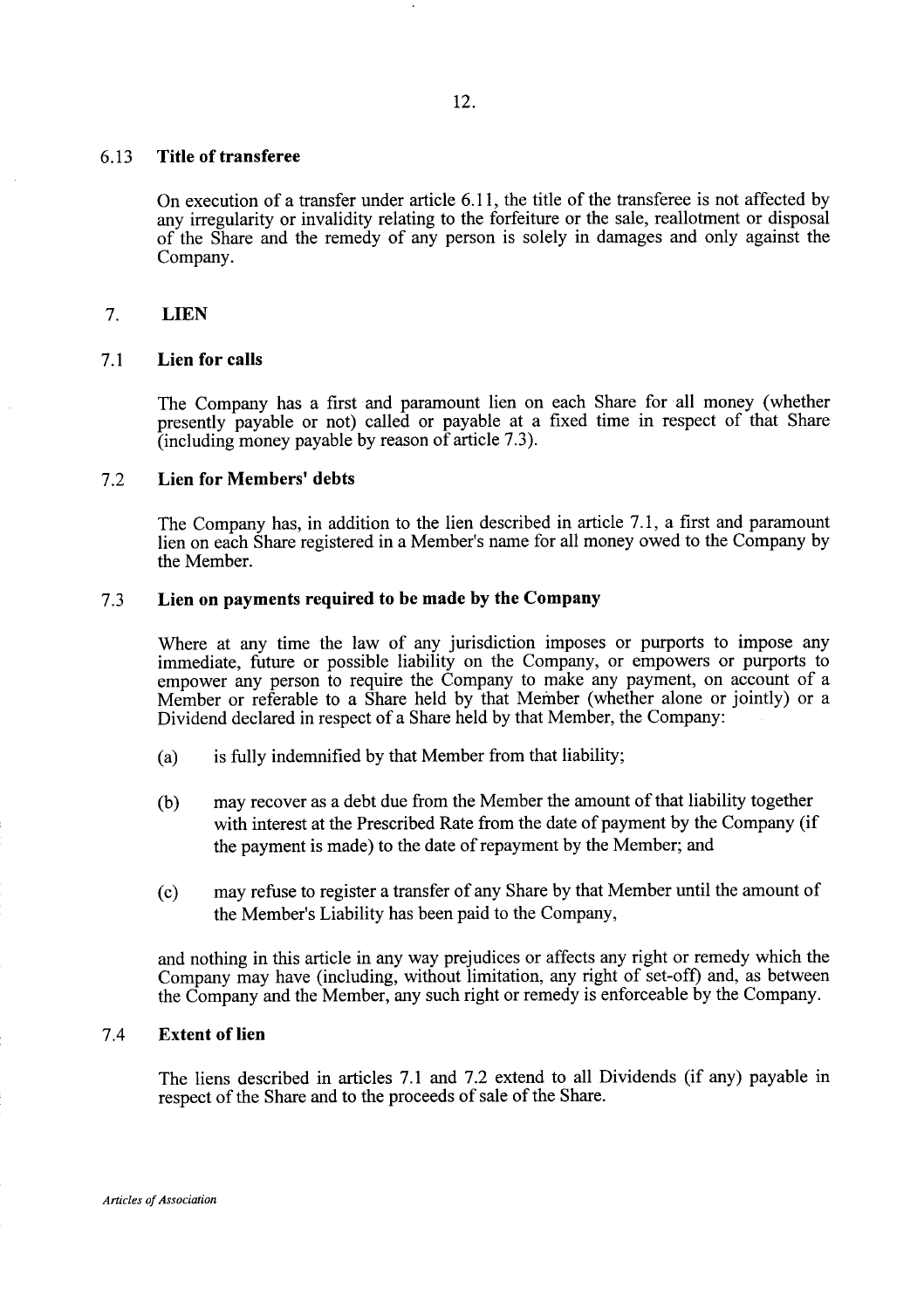# *7.5* **Waiver by Board**

The Board may, at any time, exempt a Share from the provisions of articles 7.1 and 7.2 to the extent and on any terms and conditions that it determines.

# 7.6 **Sale under lien**

Where:

- (a) the Company has a lien on a Share;
- (b) the sum in respect of which the lien exists is presently payable;
- (c) the Company has given notice to the Member registered in respect of the Share:
	- (i) requiring payment of the amount which is presently payable for which the lien exists; and
	- (ii) specifying a date (which is at least 10 Business Days after the date of the notice) by which and a place at which payment of the amount must be made; and
- (d) the requirements of the notice given under paragraph (c) are not fulfilled, the Company may sell the Share as if it had been forfeited under article 6.2 and the provisions of articles *6.5* to 6.13 apply as if the Member's Liability were the Money Due.

# 8. **ALTERATION OF CAPITAL, SHARES AND RIGHTS**

# **8.1 Alteration of capital**

The Company may from time to time by Ordinary Resolution do any or all of the following:

- (a) increase its share capital by the creation of new Shares of such amount as it thinks expedient;
- (b) consolidate and divide all or any of its share capital into Shares of a larger amount than its existing Shares;
- (c) sub-divide its Shares or any of them into Shares of smaller amount than is fixed by the Memorandum but so that, in the sub-division, the proportion between the amount paid and the amount (if any) unpaid on each Share of a smaller amount is the same as it was in the case of the Share from which the Share of a smaller amount is derived; and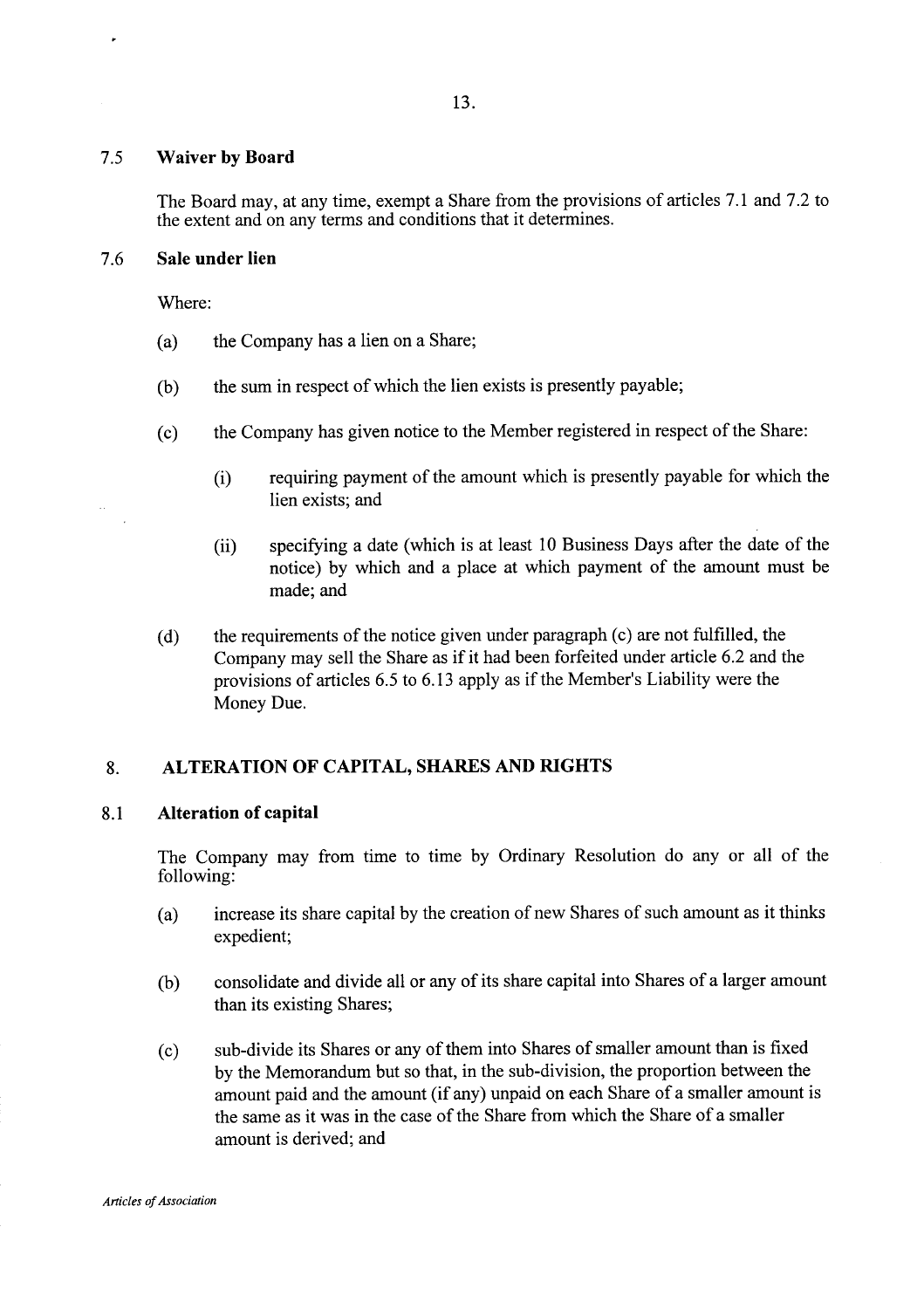(d) cancel Shares that, at the date of passing the Ordinary Resolution to that effect, have not been taken or agreed to be taken by any person or that have been forfeited and reduce the amount of its share capital by the amount of the Shares so cancelled.

# 8.2 **Additional rights**

Where the Company passes an Ordinary Resolution under article 8.1(b) or article 8.1(c), the Company may also by Special Resolution determine that, as between the Shares resulting from the consolidation, division or subdivision, one or more of those Shares has some preference or special advantage as regards Dividends, capital, voting or otherwise over or compared with one or more others.

# 8.3 **Reduction of capital**

Without limiting the Company's power to buy back Shares as permitted by the Law, the Company may by Special Resolution reduce its share capital, any capital redemption reserve or any share premium account in any way.

#### 8.4 **Variation of rights**

If at any time the issued Shares are divided into different classes, the rights attached to any class of Shares (unless the terms of issue of that class otherwise provide) may only be varied or abrogated with either:

- (a) the consent in writing of the holders of *75* per cent of the issued Shares of that class; or
- (b) the sanction of a Special Resolution passed at a separate meeting of the holders of Shares of that class, and, for the purposes of this article, the following provisions apply:
- (c) in relation to any separate meeting of the holders of Shares in a class, the provisions of these articles which relate to general meetings apply as far as they are capable of application and changed as necessary except that any holder of Shares of that class present in person or by proxy, attorney or representative may demand a poll; and
- (d) the rights attached to a class of Shares are not to be considered as varied if further Shares of that class are issued on identical terms except if the terms of issue of that class of Shares otherwise provide.

# *8.5* **Adjustments**

The Board may do anything which it considers desirable to give effect to any resolution or other action authorising or effecting the alteration of the share capital of the Company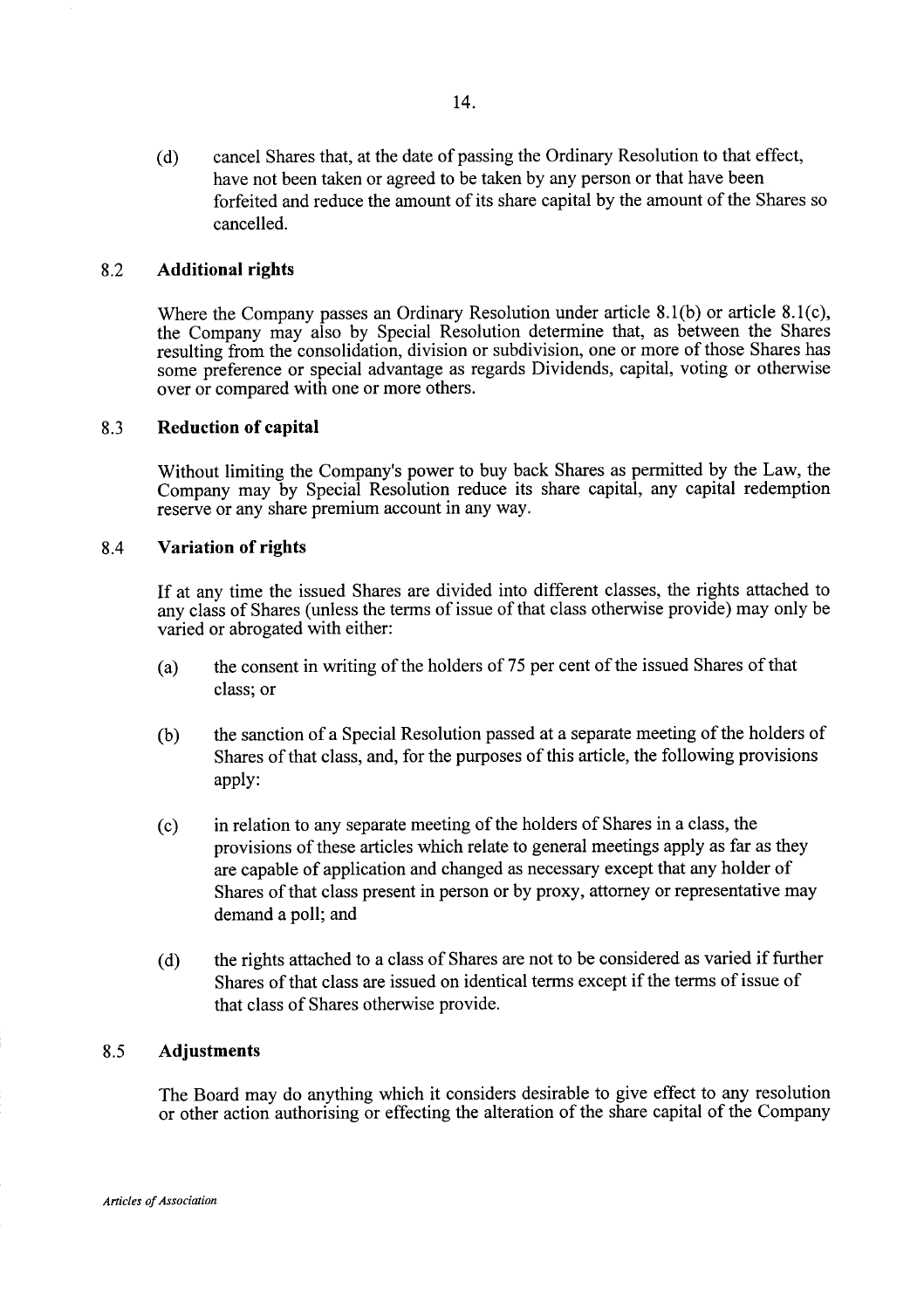or the variation or abrogation of rights attaching to any class of Shares or to adjust the rights of all parties and, in particular, may (without limitation):

- (a) round or disregard any fraction of Shares or any fractional entitlement;
- (b) sell fractions of Shares or fractional entitlements and distribute the proceeds of sale;
- (c) issue any fractional certificate required; and
- (d) determine that as between the holders of Shares or other entitlements one or more of them has a preference or special advantage as regards dividend, capital, voting or otherwise.

# 9. **TRANSFER OF SHARES**

# 9.1 **Instrument of transfer**

Subject to these articles, a Member may transfer all or any of the Member's Shares by instrument in writing which is:

- (a) a sufficient instrument of transfer of marketable securities under section 1101;
- (b) in any other usual or common form; or
- (c) in any other form approved by the Board.

# 9.2 **Proper instrument**

The Company may only register a transfer of Shares where an instrument satisfying article 9.1 is delivered to the Company, together with any fee not exceeding one dollar that the Board may require, and the instrument:

- (a) is duly stamped, if necessary;
- (b) is executed by the transferor and (unless the Board otherwise determines in a particular case relating only to fully paid Shares) the transferee, except where execution by either transferor or transferee is by law not required or is deemed to be present;
- (c) except where otherwise permitted by law, is accompanied by the certificate for the Shares the subject of the transfer together with such other evidence as the Board may require to prove the title of the transferor or the transferor's right to transfer the Shares; and